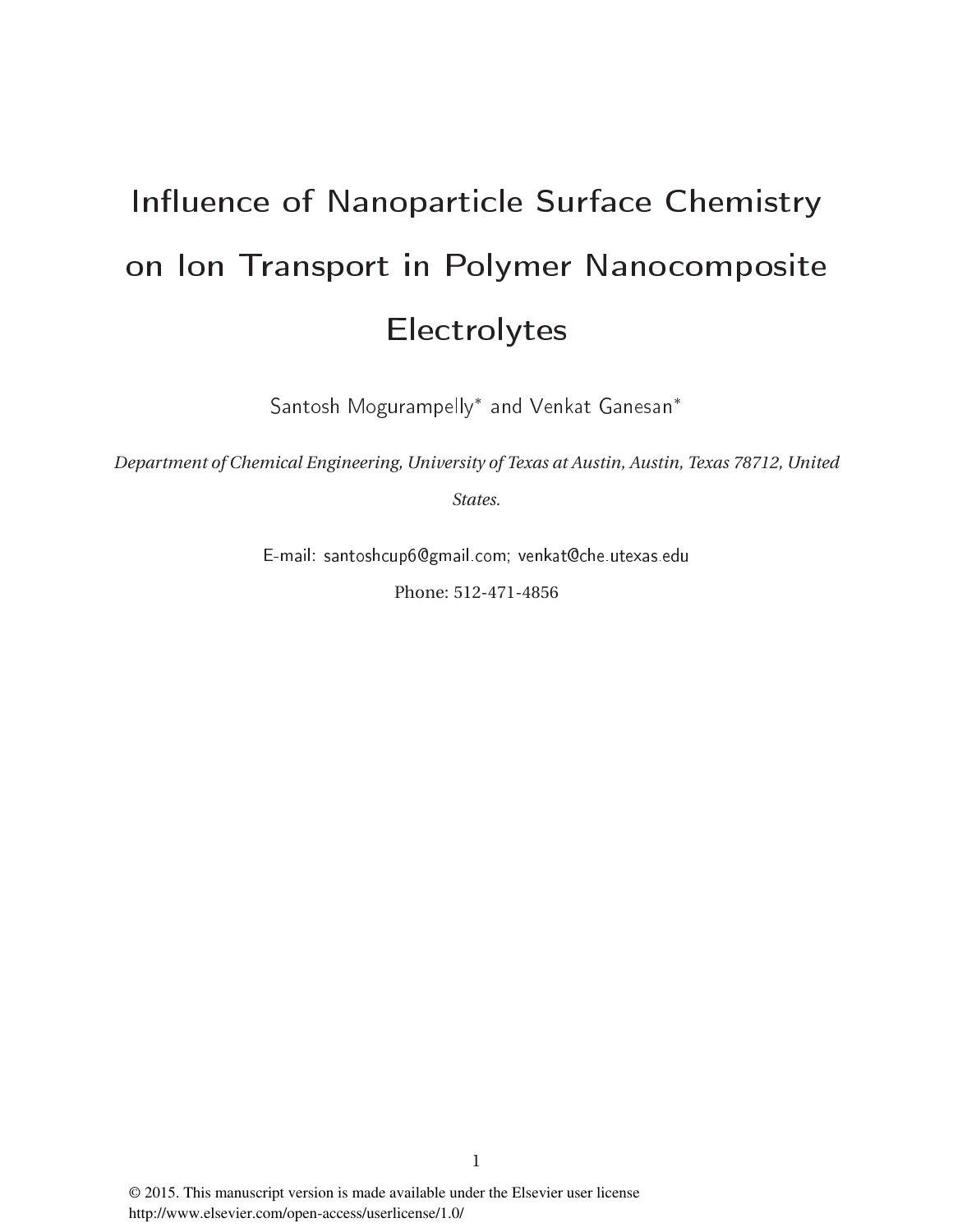#### **Abstract**

Using atomistic molecular dynamics simulations, we study the ion diffusivities and conductivities of polyethylene oxide polymer electrolytes doped with LiBF<sup>4</sup> salt and containing dispersed  $\text{Al}_2\text{O}_3$  nanoparticles. We consider nanoparticles of two different surface chemistries: (a) containing acid rich surface sites  $(\alpha - Al_2O_3)$ ; (b) containing roughly equal acidic and basic surface sites (*γ*-Al2O3). We compare the ionic diffusivities and conductivities of such systems with our earlier results [Mogurampelly et al. *Macromolecules* 2015, **48**, 2773-2786] for systems containing basic surface sites on the nanoparticles  $(\beta - Al_2O_3)$ . In the presence of *α*-Al<sub>2</sub>O<sub>3</sub> and *γ*-Al<sub>2</sub>O<sub>3</sub> nanoparticles, we observe a monotonic decrease of ionic conductivities and mobilities with particle loading. These results are consistent with our earlier findings in the context of  $β$ -Al<sub>2</sub>O<sub>3</sub> nanoparticles. Our analysis identifies that the ionic mobilities and conductivities correlate with the combined effects of the changes in polymer segmental dynamics and the modifications in the local environment of ionic species arising from the introduction of nanoparticles.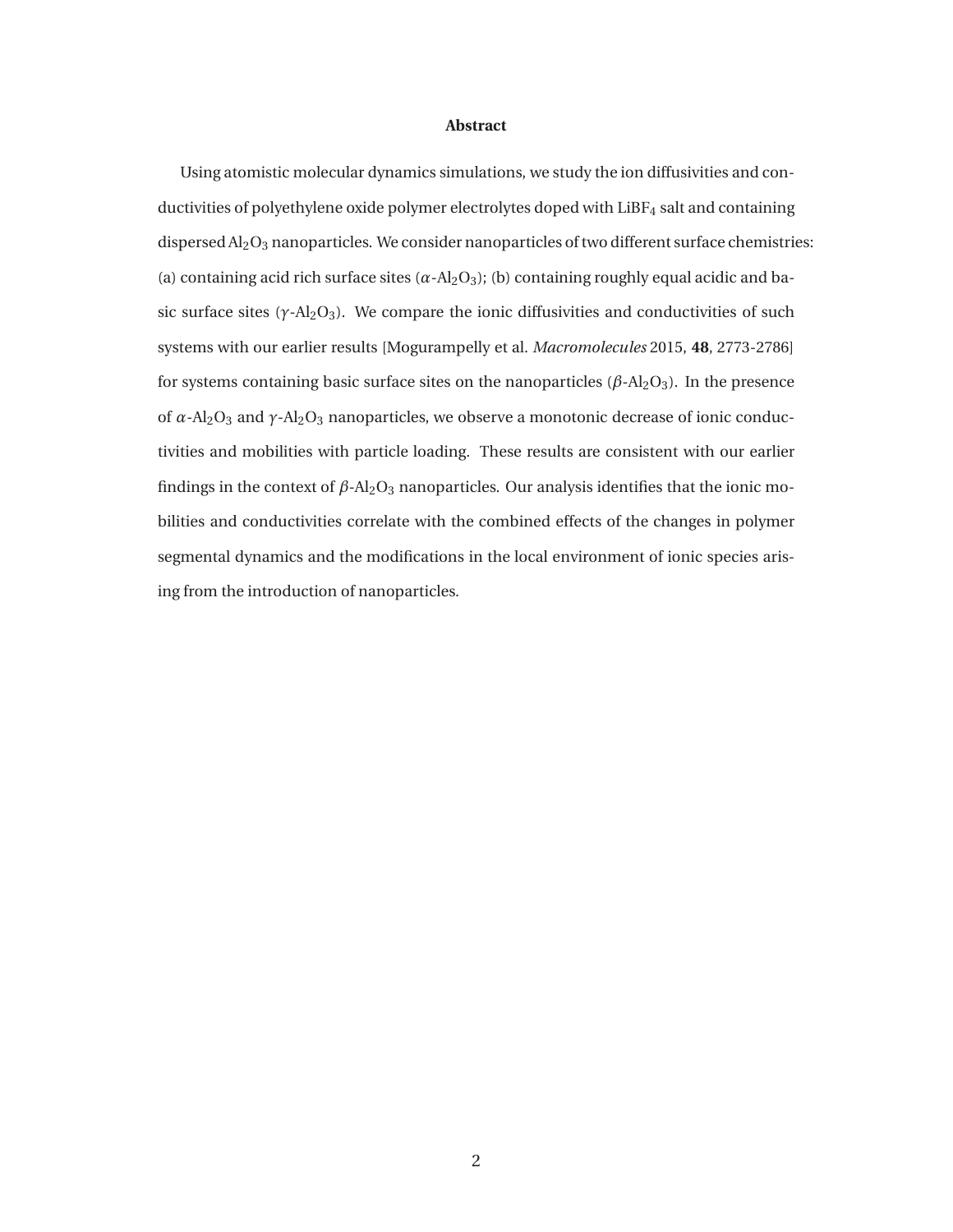# **1 Introduction**

Polymer electrolytes containing nanosized ceramic fillers, also termed as polymer nanocomposites (PNCs), have recently emerged as an active research area in the context of development of advanced rechargeable batteries. $1-12$  Experiments have demonstrated for some parametric conditions that adding micron or nano-sized electrochemically inert ceramic filler particles like  $TiO<sub>2</sub>$ ,  $SiO<sub>2</sub>$ ,  $Al<sub>2</sub>O<sub>3</sub>$  to polymer electrolytes, may enhance the conductivity of the underlying matrix.<sup>5-7,13</sup> These results have sparked an intense interest in developing a fundamental understanding of the mechanisms underlying the ion transport properties of polymer nanocomposites.

Inspired by the above results, in a recent study we used all atom molecular dynamics and trajectory-extending kinetic Monte Carlo simulations, to study the influence of β-Al<sub>2</sub>O<sub>3</sub> nanoparticles (i. e.  $Al_2O_3$  nanoparticles containing basic surface sites) on the transport properties of polyethylene oxide (PEO) melt solvated with  $LiBF_4$  salt.<sup>14</sup> We observed that the mobility of  $\mathrm{Li}^+$  cations,  $\mathrm{BF}_4^-$  anions and the overall conductivity decreased upon the addition of nanoparticles. Our analysis indicated that the nanoparticles slow the dynamics of polymer segments near their surfaces. Moreover, the preferential interactions of the ions with the nanoparticles was seen to lead to an enhancement of ion concentration near the particle surfaces. Together, these effects were seen to increase the residence times of  $Li<sup>+</sup>$  cations near the polymer backbone in the vicinity of the nanoparticles and reduce the overall mobility and conductivity of the electrolyte. Similar results have also been reported by others<sup>15,16</sup> for PEO-LiX-Al<sub>2</sub>O<sub>3</sub> where X=(Cl<sup>−</sup>, Br<sup>−</sup>, I<sup>−</sup> and BF<sub>4</sub>) and for PEO containing dispersed TiO<sub>2</sub> nanoparticles.<sup>17–19</sup>

Transport of ions in PNCs is believed to be influenced by a number of different mechanisms which include, ion motion mediated by polymer segments, nanoparticle-ion and nanoparticlepolymer interactions, modulation of the polymer conformations and amorphicities induced by the addition of nanoparticles etc.  $14,17-23$  Among the different controlling factors, the nanoparticlepolymer and nanoparticle-ion interactions have been speculated to be important factors in influencing the extent of increase or decrease of ion conductivities in PNCs. For instance, Wiec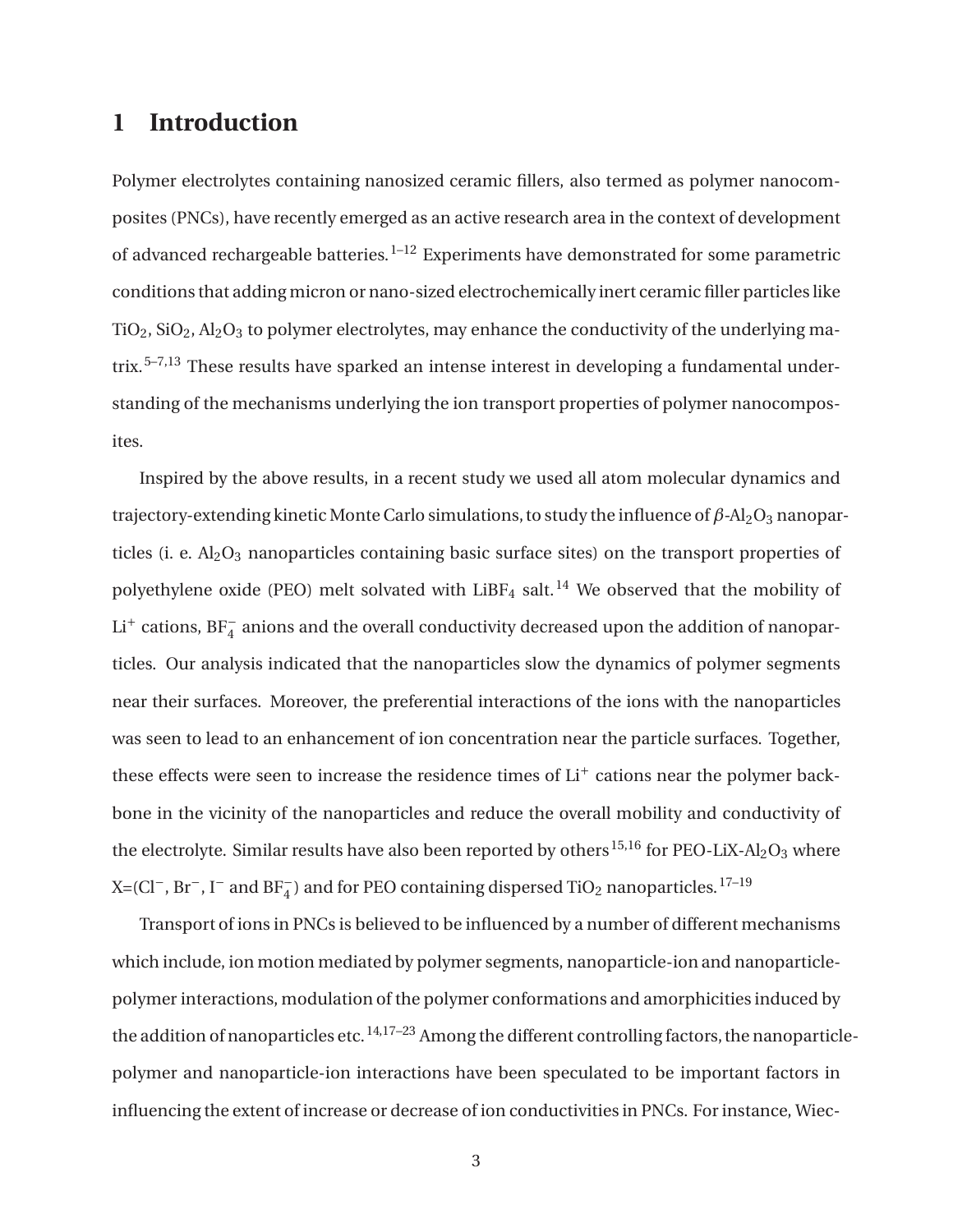zorek et al.<sup>24</sup> studied the effect of alumina halides and  $\alpha$ -Al<sub>2</sub>O<sub>3</sub> nanoparticles (i. e. Al<sub>2</sub>O<sub>3</sub> nanoparticles containing acidic surface sites) on the properties of polymer electrolytes and correlated their conductivity observations to the strength of Lewis acid-base interactions of the nanoparticles with the ions. In a recent study, Ganapatibhotla and Maranas<sup>22</sup> studied the effect of the surface chemistry of the nanoparticles and found that the presence of acidic surface sites on the nanoparticles could lead to an increase in the conductivity of the electrolyte when compared with nanoparticles containing (roughly) equal numbers of acidic and basic surface sites.

Motivated by the above findings, in this work we seek to extend our earlier results<sup>14</sup> to explicitly study the influence of the surface chemistry on the transport of ions in polymer electrolytes containing  $Al_2O_3$  nanoparticles. Towards this objective, we explicitly model  $\alpha$  and *γ*-Al2O<sup>3</sup> nanoparticles dispersed in PEO electrolyte using fully atomistic MD simulations and study the ion mobilities and overall conductivity. We model  $\alpha$ -Al<sub>2</sub>O<sub>3</sub> nanoparticles as containing a large number of acidic sites on the surface, and the  $\gamma$ -Al<sub>2</sub>O<sub>3</sub> nanoparticles as containing comparable number of acidic and basic surface sites. We compare the results for such cases with those presented in our earlier article for PEO electrolytes dispersed with *β*-Al<sub>2</sub>O<sub>3</sub> nanoparticles.<sup>14</sup> In such a context, we showed that the magnitudes of reduction in the ionic mobilities and conductivities were *quantitatively* correlated to the changes in the polymer segmental dynamics arising from the introduction of nanoparticles. In the present work, we investigate the universality of such observations for different surface chemistries on the nanoparticles. Within such a context, we also examine other possible mechanisms for the influence of the nanoparticles (specifically, the surface chemistry) upon ion transport characteristics.

We note that there have been some recent work related to the issues discussed in this article. Wick<sup>25</sup> group reported results of computer simulations study of the influence of acidic sites on Al2O<sup>3</sup> *surfaces* upon ion mobilities in PEO-LiClO<sup>4</sup> polymer electrolytes. They employed a united atom model for PEO chains and atomistic model for both the Al<sub>2</sub>O<sub>3</sub> *surface* and LiClO<sub>4</sub> salt. Using parameterized Lennard-Jones interactions resulting from the fitting of the binding energy obtained from quantum chemical calculations, they observed slightly enhanced ion mobilities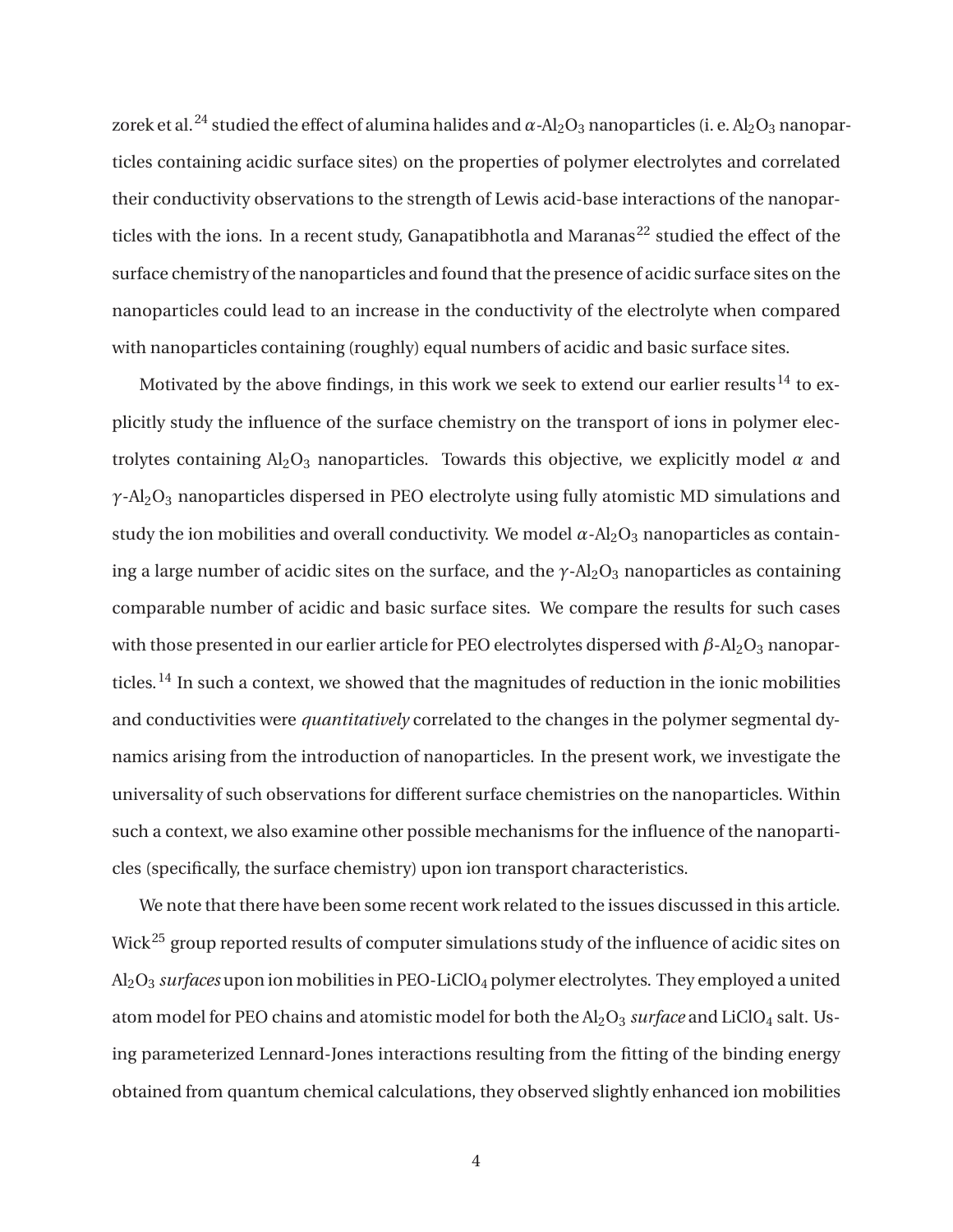at 323 K, but found no significant changes to the conductivity. Further, they also found increased binding of Li<sup>+</sup> ions to the EO of the polymer chains which leads to increased residence times of  $Li<sup>+</sup>$  ions near polymer backbone. In a related work, Eilmes and Kubisiak<sup>26</sup> employed polarizable force fields and also observed similar results in  $PEO-LiClO<sub>4</sub>$  polymer electrolytes but with acidic Al centers as additives. Moreover, Eilmes and Kubisiak<sup>26</sup> found increased free ions and transference numbers, but reduced conductivity when acidic Al centers were present in the electrolyte.

While the above studies have furnished important insights into the influence of acidic sites on ion transport, to our knowledge, there have been no similar studies in the context of polymers containing dispersed nanoparticles. Some issues specific to nanoparticles include the role of nanoparticle loading, curvature of the nanoparticles etc. Moreover, in our work we seek to compare three different surface chemistries for the nanoparticles while keeping all other parameters the same. Such a study is expected to shed insights on the specific role of surface chemistry of the nanoparticles.

The organization of the rest of the article is as follows: In section 2, we describe the details of the force fields used in our MD simulations. This is followed by a description of the molecular modeling and simulation methods used to study the transport properties of the PEO-LiBF<sup>4</sup> electrolyte. In section 3, we present results for the ionic diffusivities and conductivities in the presence of  $\alpha$  and  $\gamma$ -Al<sub>2</sub>O<sub>3</sub> nanoparticles and compare with those in the presence of  $\beta$ -Al<sub>2</sub>O<sub>3</sub> nanoparticles. In section 4, we identify the mechanisms underlying transport properties of polymer nanocomposites presented in section 3. Specifically, we present results of polymer segmental dynamics (section 4.1) and examine the correlations between such results and the diffusivities of the of ions (section 4.2). In section 4.3, we discuss the influence of acidity on the coordination between different components of the polymer nanocomposite. In section 5, we present a summary of our findings.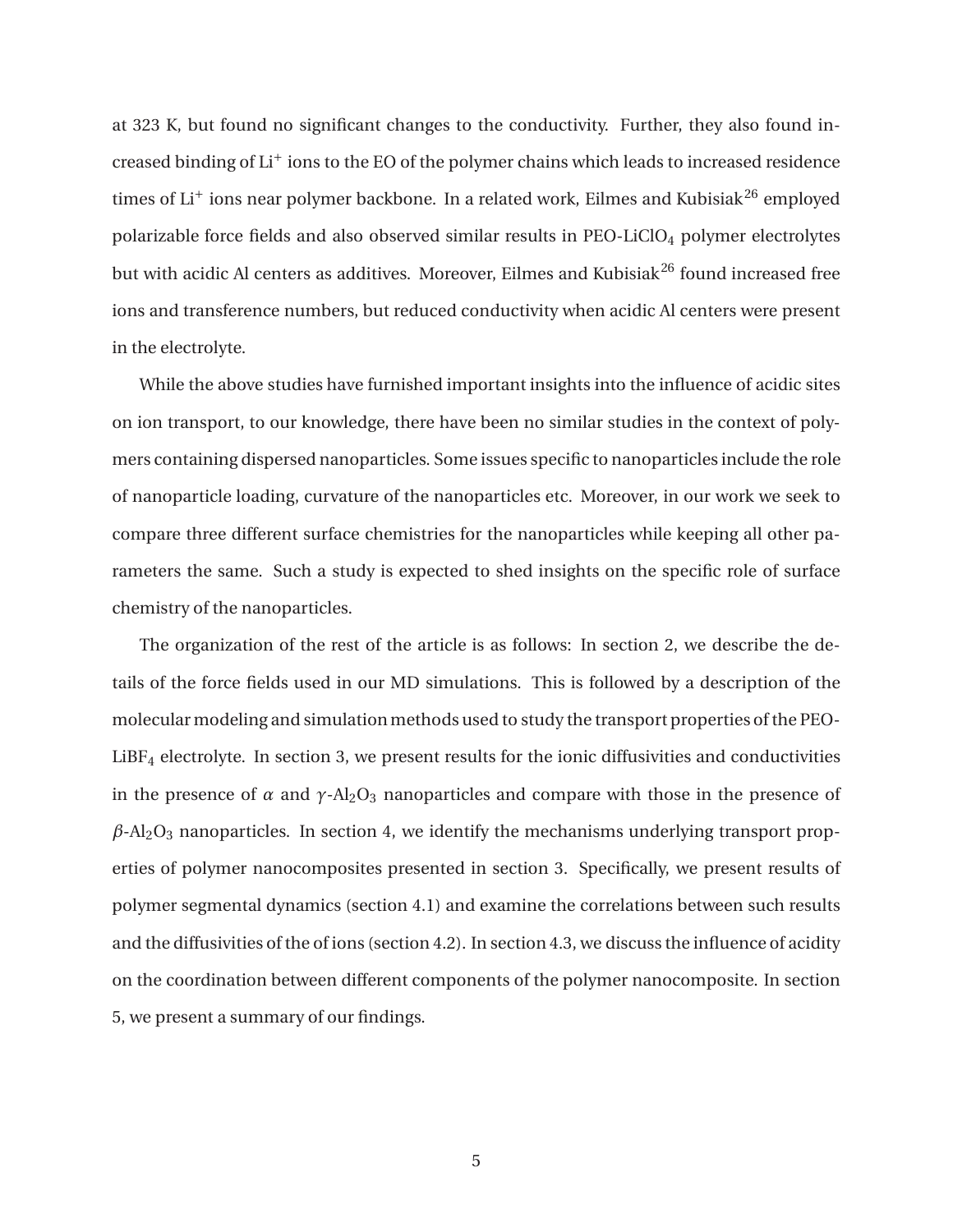# **2 Simulation Details and Quantification Measures**

## **2.1 Force Fields for PEO-LiBF**<sup>4</sup> **Electrolyte**

A number of earlier studies have used molecular dynamics simulations with atomistic models of PEO both in the presence and absence of ions, to elucidate the structural and dynamical properties of electrolyte systems.<sup>27-29</sup> For instance, Smith et al.<sup>27</sup> explored the conformational properties of large molecular weight PEO chains and obtained good agreement with the findings of small angle neutron scattering experiments. In other contexts, Müller-Plathe<sup>28</sup> and Neyertz et al.<sup>29</sup> have respectively studied the transport properties of  $Li^+$  and Na<sup>+</sup> ions in PEO matrices. In a series of seminal articles, Borodin and Smith<sup>17,18,30–32</sup> presented many-body polarizable force fields for PEO-Li melt system with various anions. With the use of such force fields, they studied various ion transport properties at the atomistic level and provided fundamental insights into the underlying mechanisms. However, due to the requirement of the long computational times for equilibration of ionic species in the polymer environment, and the manybody nature of the polarizable force fields, Borodin and Smith  $^{17,18,31,32}$  re-parameterized such interactions to fit to an approximate pair-wise additive form. The parameters in such a force field were systematically fit to preserve various static, dynamic and thermodynamic properties of PEO-salt systems.17,18,31,32

Inspired by the success of the two-body interaction approximation parameterized by Borodin and Smith, <sup>17,18,31,32</sup> in the present work, we used the following interaction potential to describe PEO-LiBF4-nanoparticles system:

$$
U(r) = U^{\text{bonded}}(r) + Ae^{-Br} - \frac{C}{r^6} + \frac{q_1 q_2}{4\pi\epsilon_0 r} - \frac{D}{r^4},\tag{1}
$$

where bonded interactions,  $U^{\text{bonded}}(r)$  has contributions arising from all intramolecular bonds, angles and torsions in the PEO-LiBF<sub>4</sub> melt. Non-bonded interactions,  $U^{\text{nb}}(r)$  included Buckingham potentials (the  $2<sup>nd</sup>$  and  $3<sup>rd</sup>$  terms) for the short range interactions, Coulomb potential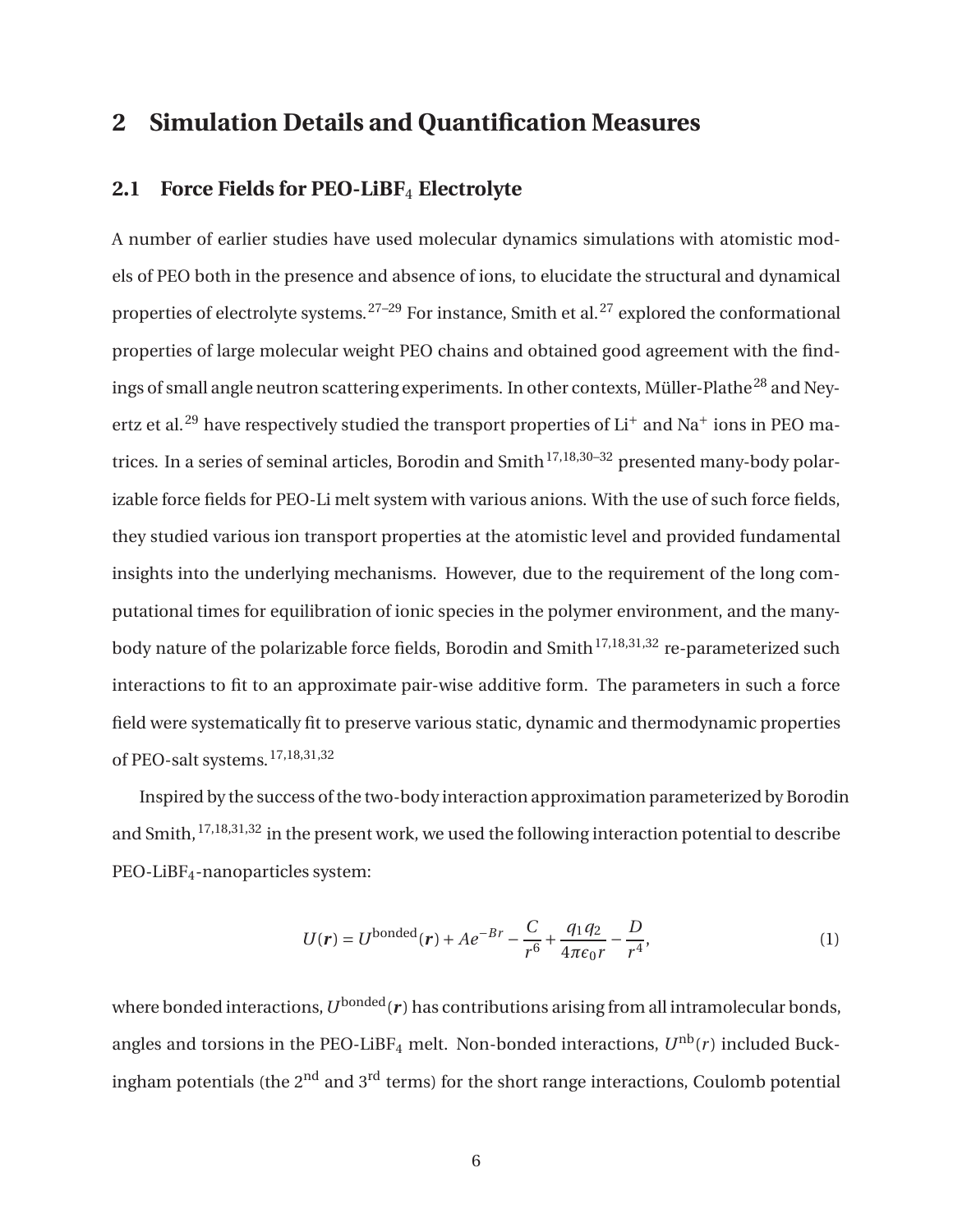for long range electrostatics  $(4^{th}$  term) and mean-field like approximated form of the dipole polarization interaction (last term).<sup>17,18,31,32</sup> Bonds in PEO-LiBF<sub>4</sub> melt were modeled with a harmonic potential of the form  $k_r(r - r_0)^2$ , angles with  $k_\theta(\theta - \theta_0)^2$  and torsions with  $\sum_{n=1}^4 k_\phi(1$  $cos(n\phi)$ ) potential. The force field parameters for PEO-LiBF<sub>4</sub> were borrowed from the works of Borodin and Smith.<sup>31,32</sup>

# **2.2 Force Fields for Al**2**O**<sup>3</sup> **Interactions with PEO-LiBF**<sup>4</sup> **Electrolyte**

In this work, we compare our results for  $\alpha$  and  $\gamma$ -Al<sub>2</sub>O<sub>3</sub> nanoparticle with results we previously reported for  $β$ -Al<sub>2</sub>O<sub>3</sub> nanoparticles.<sup>14</sup> For the interaction of  $β$ -Al<sub>2</sub>O<sub>3</sub> nanoparticles with PEO-LiBF<sub>4</sub> electrolyte, we use the force field parameters developed by Thomas research group.<sup>15,16,33</sup> To model the surface chemistry of  $\alpha$ -Al<sub>2</sub>O<sub>3</sub> and  $\gamma$ -Al<sub>2</sub>O<sub>3</sub> nanoparticles, we attach H atoms to O<sub>Al</sub> of Al<sub>2</sub>O<sub>3</sub> nanoparticles. We represented the acidic surface chemistry of *α*-Al<sub>2</sub>O<sub>3</sub> nanoparticles by modeling such systems as  $Al_2O_3$  nanoparticles containing specified number of OH groups on the surface. The  $\gamma$ -Al<sub>2</sub>O<sub>3</sub> nanoparticles were modeled as Al<sub>2</sub>O<sub>3</sub> nanoparticles containing roughly a equal number of OH sites and  $O_{Al}$  sites on the surface. Explicitly, surface functionalization of  $Al_2O_3$  nanoparticles with 24 H atoms was used to create  $\alpha$ - $Al_2O_3$  and a functionalization with 12 H atoms was used to model  $\gamma$ -Al<sub>2</sub>O<sub>3</sub> nanoparticles. An additional 12 O and 6 O atoms were respectively attached to the *α*-Al<sub>2</sub>O<sub>3</sub> and *γ*-Al<sub>2</sub>O<sub>3</sub> surfaces to render the nanoparticles charge neutral. Schematic of the models adopted for  $\alpha$ ,  $\beta$  and  $\gamma$ -Al<sub>2</sub>O<sub>3</sub> nanoparticles are displayed in Fig. S1 of the electronic supplemental information (ESI). We assumed identical partial atomic charges and interaction parameters applied for  $O_{Al}$  atoms attached with H and those of  $O_{Al}$  which did not have H atoms attached. However, it should be noted that the interaction parameters of  $O_{Al}$  atoms attached with H atoms could be different from the parameters of  $O_{Al}$  not attached to H atoms.<sup>25</sup> However, such a parameterization requires quantum mechanical calculations and we did not undertake such an effort here. The H atoms attached to O<sub>Al</sub> carry partial atomic charges but the non-bonded parameters are neglected. The static partial atomic charges for atoms in  $\beta$ -Al<sub>2</sub>O<sub>3</sub> nanoparticles were obtained from Ref. 34.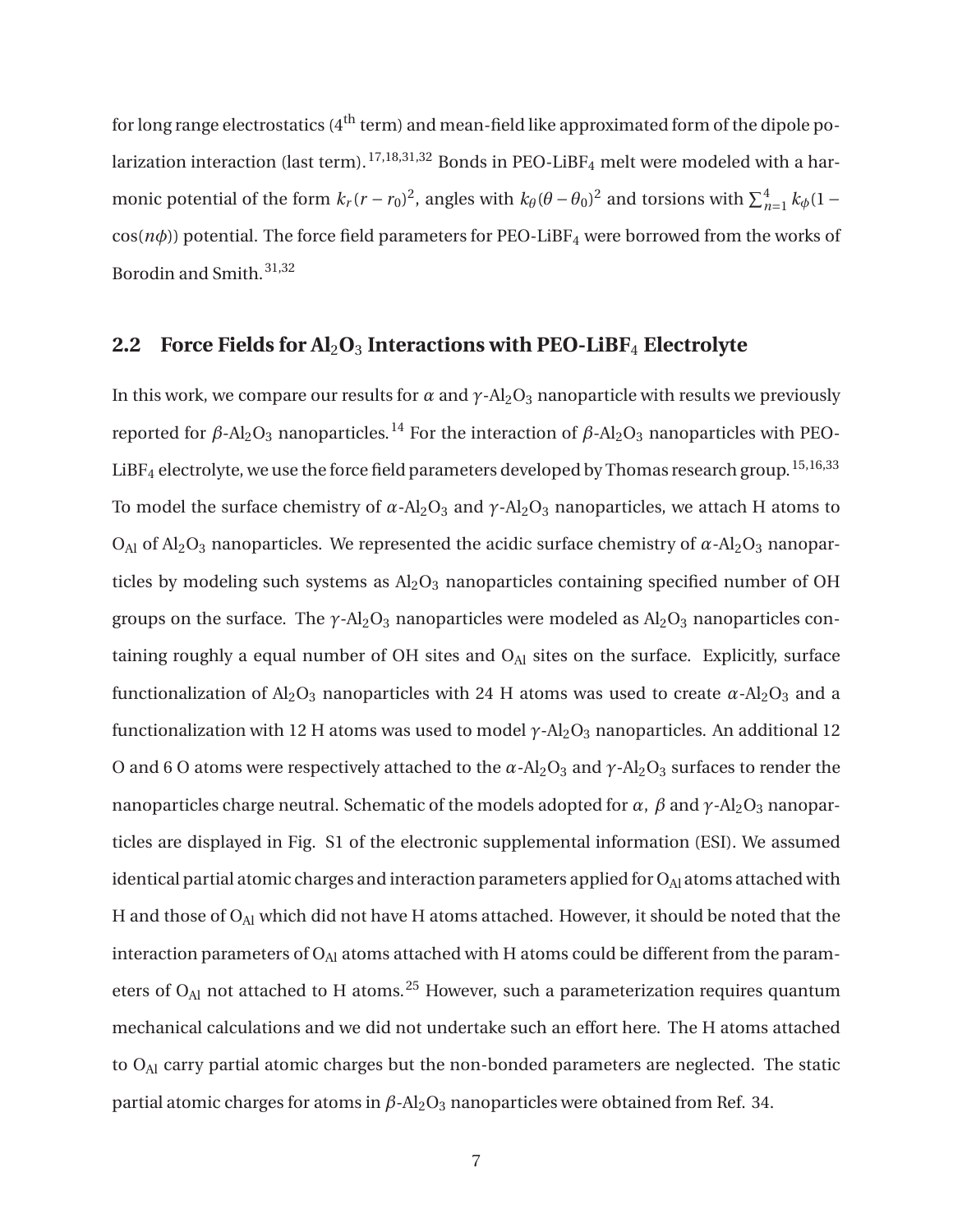## **2.3 Equilibration and Setup**

The setup of the initial conformations, equilibration procedure employed and the details regarding the implementation of trajectory-extending kinetic Monte-Carlo (TEKMC) method are identical to the details provided in our previous work.<sup>14</sup> To maintain brevity, here we only briefly summarize the simulation details: an initially low density configuration of the PEO matrix containing 40 chains with chemical structure of  $H$ -[CH<sub>2</sub>-O-CH<sub>2</sub>]<sub>55</sub>-H was solvated with an appropriate number of  $\rm Li^+$  and  $\rm BF_4^-$  ions to obtain the desired salt concentration of EO:Li=15:1 and EO:Li=8:1. The molecular weight of the simulated PEO matrix is 2.425 kg/mol. The PEO-LiBF<sub>4</sub> matrix was equilibrated to obtain observed experimental density at 1 atm pressure. The roughly spherical  $Al_2O_3$  nanoparticles of diameter 14 Å were dispersed in the bulk PEO-LiBF<sub>4</sub> melt to generate different PNC systems containing 5-20 weight percent (wt %) of nanoparticles. The PEO-LiBF<sub>4</sub>-Al<sub>2</sub>O<sub>3</sub> composites having different salt concentrations and different nanoparticle weight percentages were simulated at different temperatures *viz.,* 500 K, 425 K and 350 K. Simulations were performed using  $LAMMPS^{35}$  at constant number of particles, pressure and temperature (NPT) ensemble to simulate a trajectory of 20 ns in each case.

The final configuration of PEO-LiBF<sub>4</sub> melt dispersed with nanoparticles at 500 K and 20 ns was then annealed to 425 K, and subsequently the configuration at 425 K after evolving for 20 ns was annealed to 350 K. The details of the systems we studied are summarized below:

- Nanoparticle-free PEO-LiBF<sub>4</sub> melt at 500 K, 425 K and 350 K at two salt concentrations,
- PEO-LiBF<sub>4</sub> melt dispersed with both  $\alpha$ -Al<sub>2</sub>O<sub>3</sub> and  $\gamma$ -Al<sub>2</sub>O<sub>3</sub> nanoparticles:
	- **–** Particle loadings of 5, 10 and 20 wt% with EO:Li=15:1 at 500 K, 425 K and 350 K;
	- **–** Particle loadings of 5, 10 and 20 wt% with EO:Li=8:1 at 500 K, 425 K and 350 K.

All the results presented in this article were obtained from analyzing the last 15 ns of the trajectory in conjunction with the TEKMC method.<sup>14</sup> We performed molecular dynamics simulations by keeping the position of the nanoparticles fixed. This is expected to be a reasonable ap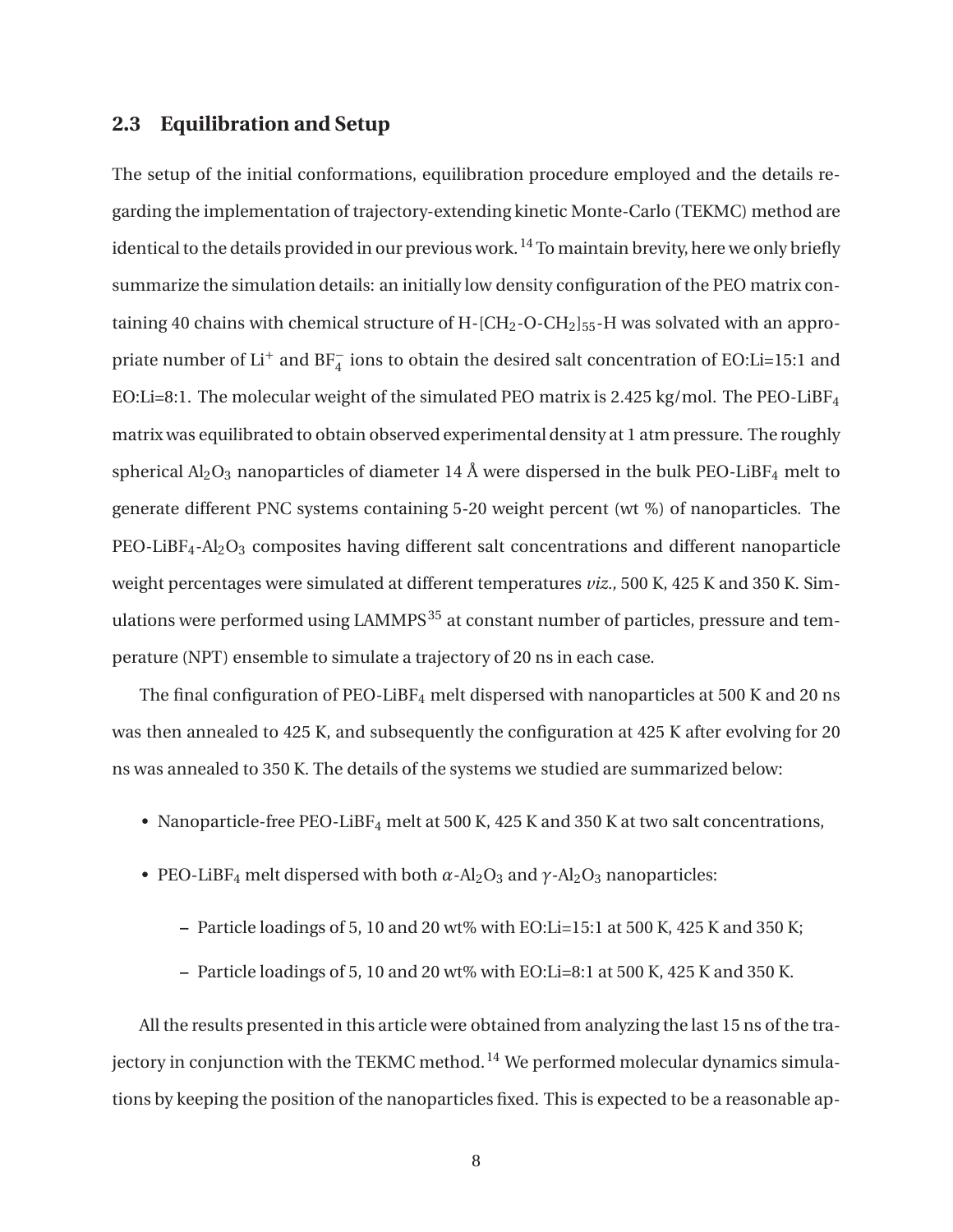proximation since the diffusivity of the nanoparticles is typically much less compared to those of polymers and ions in the system. However, to understand the influence, if any, arising from the distribution of the positions of the nanoparticles, we also studied three different random configurations of nanoparticle positions for all loadings at a temperature of 425 K. Snapshots of different configurations of the  $\alpha$ -Al<sub>2</sub>O<sub>3</sub> nanoparticles at 10 and 20 wt% are shown in Figs. S2 and S3 of ESI, respectively. The ion diffusivity results for the different configurations (Fig. S4 of ESI) were found to be comparable within error bars.

## **2.4 Quantification Measures**

We used a variety of static and dynamical measures to characterize our results and the underlying mechanisms. The static measures were primarily based on the radial distribution functions *g* (*r* ) and the coordination numbers (CN) identifying the distribution of different atoms in the vicinity of each other and the nanoparticles. For the latter, the local environment of each species was used to calculate the number of atoms of type *X* around a given atom within a spherical volume of radius, *r*:

$$
CN_X(r) = 4\pi\rho \int_0^r r'^2 g(r') dr'
$$
 (2)

where  $\rho$  denotes the density of atoms of type *X* and  $g(r)$  represents the radial distribution function between the atoms of interest. In most cases, we calculated CN within the first coordination shell of a given atomic pair and denote the results as  $CN \equiv CN_X(r_c)$ , where  $r_c$  is the chosen cutoff based on the radial distribution function.

Most of the dynamical measures used in the present work were also employed in our previous article,<sup>14</sup> and hence we only provide a brief recap of the terminologies below.

*Mean-squared Displacements and Diffusivity*: The transport properties of both the cations and anions were probed by calculating the mean squared displacement MSD =  $\langle \bm(R(t)-\bm R(0) \bm)^2 \rangle$ (where  $R(t)$  denotes the position of the ions at the time  $t$ , and  $\langle \cdots \rangle$  denote an ensemble average)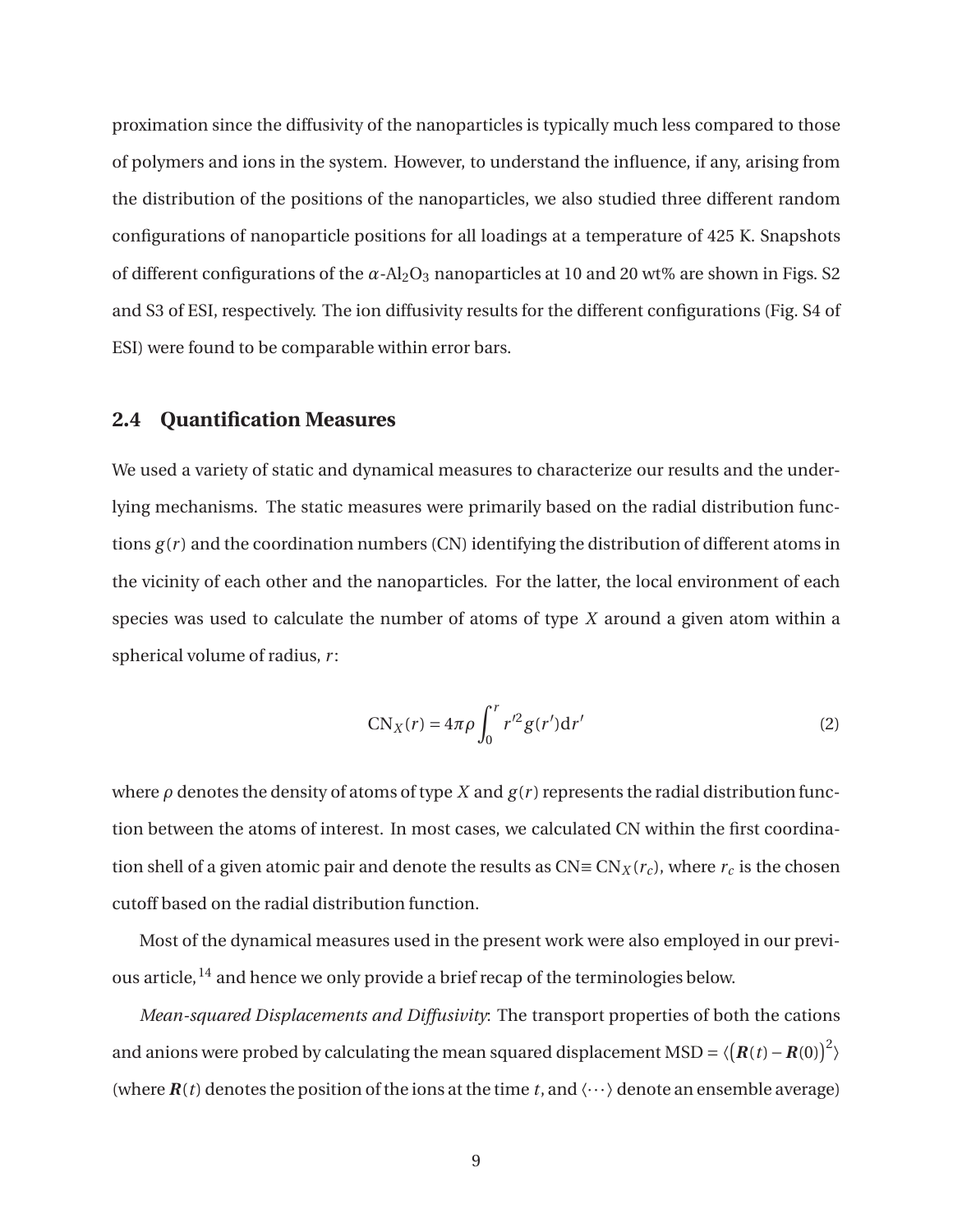at various salt concentrations, temperatures and weight percentages of the nanoparticles. The MSDs were then used to calculate the diffusion coefficient (*D*) of ions using Einstein relation,

$$
D = \lim_{t \to \infty} \frac{1}{6t} \langle \left( \boldsymbol{R}(t) - \boldsymbol{R}(0) \right)^2 \rangle.
$$
 (3)

*Ionic Conductivity*: Ionic conductivity was calculated using the Einstein relation,

$$
\sigma = \lim_{t \to \infty} \frac{e^2}{6t V k_B T} \sum_i \sum_j \langle z_i z_j \big( \mathbf{R}_i(t) - \mathbf{R}_i(0) \big) \big( \mathbf{R}_j(t) - \mathbf{R}_j(0) \big) \rangle \tag{4}
$$

where  $e$  is the electronic charge,  $z_i$  is charge of ion  $i$ ,  $V$  is the volume of the simulation box,  $k_B$  is the Boltzmann's constant,  $T$  is the absolute temperature and  $\langle \ldots \rangle$  represents ensemble average. The above equation can be decomposed into

$$
\sigma = \sigma_{\text{uncorr}} + \sigma_{\text{corr}} \tag{5}
$$

where,  $\sigma_{\text{uncorr}}$  and  $\sigma_{\text{corr}}$  are respectively given by

$$
\sigma_{\text{uncorr}} = \lim_{t \to \infty} \frac{e^2}{6t V k_B T} \sum_{i} \langle z_i^2 (\mathbf{R}_i(t) - \mathbf{R}_i(0)) \rangle^2 \rangle \text{ and,}
$$
 (6)

$$
\sigma_{\text{corr}} = \lim_{t \to \infty} \frac{2e^2}{6t V k_B T} \sum_{i} \sum_{j > i} \langle z_i z_j \big( \mathbf{R}_i(t) - \mathbf{R}_i(0) \big) \big( \mathbf{R}_j(t) - \mathbf{R}_j(0) \big) \rangle. \tag{7}
$$

The first term  $\sigma_{\text{uncorr}}$  is the sum of mean squared displacement of the individual ions and can be directly computed from the self diffusion coefficient of ionic species. The second term accounts for cross-correlations between the different ions for  $i \neq j$ . The degree of uncorrelated ion motion is defined as  $\alpha(t) = \sigma/\sigma_{\rm uncorr}$ .<sup>36–39</sup> A value of  $\alpha = 1$  corresponds to the situation of maximum conductivity, whereas,  $\alpha = 0$  corresponds to the case in which cations and anions move together as ion-pairs giving rise to zero overall conductivity.

The details of the computation of  $\sigma$  were presented in our previous article.<sup>14</sup> In brief, we adopt a procedure proposed in References 36–39. Explicitly, we use the long-time statistics and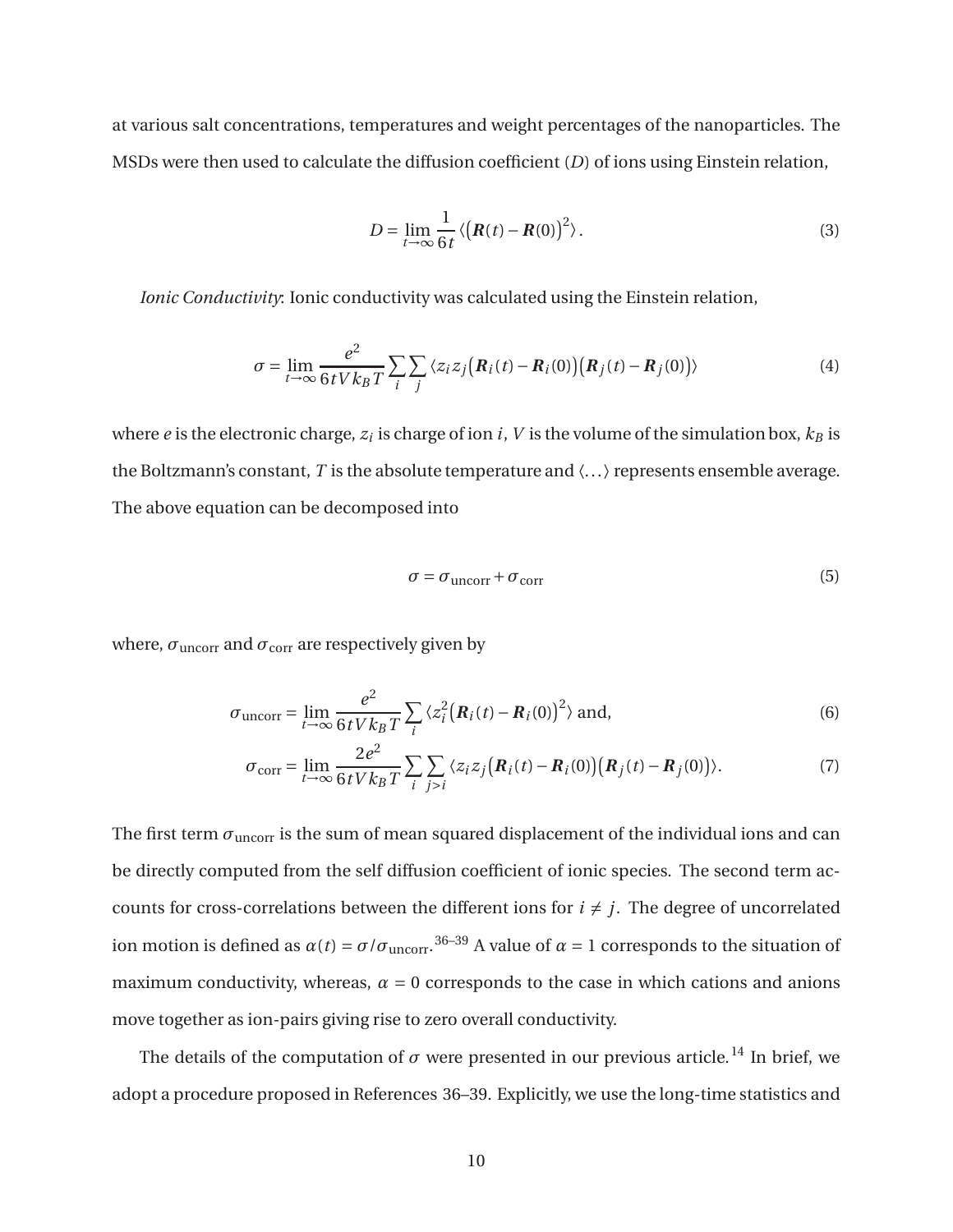MSDs to calculate accurate values for the uncorrelated component  $\sigma_{\text{uncorr}}$ . However, instead of calculating  $\sigma_{\text{corr}}$ , we use the short-time atomistic statistics to calculate the degree of uncorrelated ion motion  $\alpha(t)$ .<sup>36–39</sup> The time average value of  $\alpha(t)$  in the subdiffusive regime, denoted henceforth as  $\bar{\alpha}$ , was then used to calculate the overall conductivity as:  $\sigma = \bar{\alpha} \sigma_{\text{uncorr}}$ . The quantity  $\bar{\alpha}$  can be construed as a measure of the number of free charge carriers in the system.

*Polymer Segmental Dynamics*: To probe the segmental dynamics of the PEO chains, we calculated the autocorrelation function of dihedral angle involving C-O-C-C atoms using18,40–42

$$
C_{\phi\phi}(t) = \frac{\langle \cos\phi(t)\cos\phi(0)\rangle - \langle \cos\phi(0)\rangle^2}{\langle \cos\phi(0)\cos\phi(0)\rangle - \langle \cos\phi(0)\rangle^2},\tag{8}
$$

where  $\phi(t)$  is the dihedral angle involving C-O-C-C atoms in PEO chain at time *t*. The results of  $C_{\phi\phi}(t)$  were fitted to a Kohlrausch-Williams-Watts (KWW) stretched exponential function of the form, exp(−(*t*/*t* ∗ ) *β* ) (where *t* ∗ and *β* are fitting parameters), and the mean segmental relaxation time, *τ* of the polymer was extracted as

$$
\tau = \int_0^\infty \exp\left[-\left(\frac{t}{t^*}\right)^\beta\right] dt = t^* \Gamma\left(1 + \frac{1}{\beta}\right) \tag{9}
$$

where Γ denotes the Gamma function.

*Interfacial Effects*: To quantify the interfacial effects arising from the presence of nanoparticles we divided the simulation cell into regions "near" and "far" from the nanoparticle surfaces based on the partial radial distribution functions of the nanoparticles with polymer chains. Explicitly, a cutoff distance of 8 Å was used and the center of mass of the four atoms (C-O-C-C) involved in a dihedral angle was used to classify the dihedral angles (i. e. polymer segments) as either "near" or "far" from the nanoparticles. Subsequently, the polymer segmental relaxations *C*(*t*) (eq 8) were probed individually for the "near" and "far" regions in the simulation.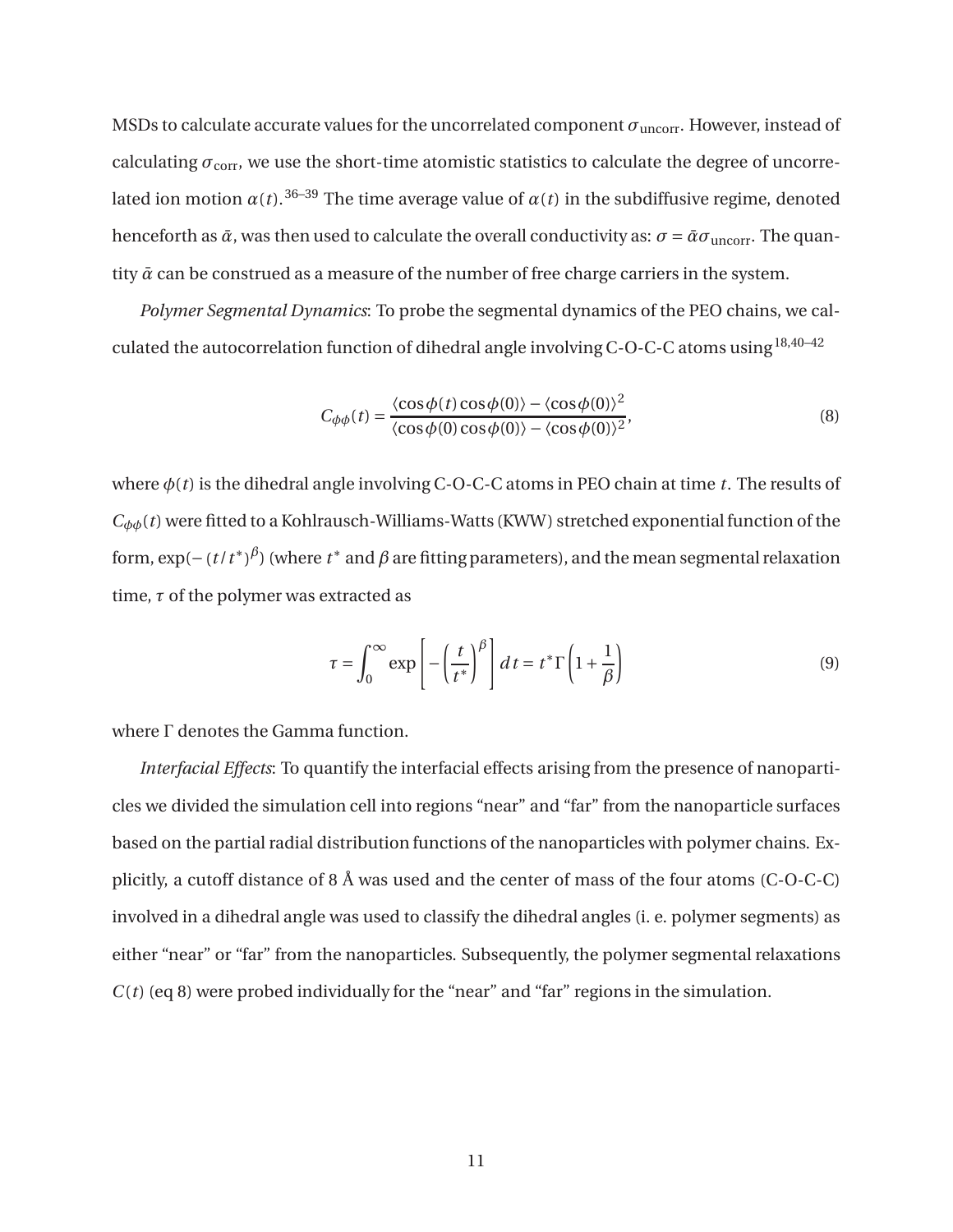# **3 Results**

## **3.1 Ion Diffusivities in PEO-LiBF**<sup>4</sup> **Electrolyte**

#### **3.1.1 Diffusivities at EO:Li=15:1**

Figure 1 displays the diffusivities for cations and anions at EO:Li=15:1 salt concentration as a function of the loading of the *α*,  $β$  and  $γ$ -Al<sub>2</sub>O<sub>3</sub> nanoparticles at various temperatures. Results for  $D_{Li^+}$  and  $D_{BF_4^-}$  in the presence of  $\beta$ -Al $_2$ O $_3$  nanoparticles were reported in our previous work,<sup>14</sup> but are shown here for comparison. From Fig. 1(a), we observe that the diffusivity of Li<sup>+</sup> ions increases with increasing temperature, a result consistent with the expectations of increased polymer segmental mobilities at higher temperatures. Secondly, we observe that the mobilities of the anions are higher than that of cations, a result also in agreement with our earlier reports.<sup>14,31</sup>



Figure 1: Diffusion coefficient of (a) Li<sup>+</sup> cations and (b)  $BF_4^-$  anions at EO:Li=15:1 as a function of the nanoparticle's loading in the presence of  $\alpha$ ,  $\beta$  and  $\gamma$ -Al<sub>2</sub>O<sub>3</sub> nanoparticles. Data for  $\beta$ -Al<sub>2</sub>O<sub>3</sub> are reproduced from our earlier work.<sup>14</sup> Lines are guide to the eye.

More pertinent to the issues considered in the present work, with an increase in the loading of nanoparticles, we observe a monotonic decrease in *D* for both types of ionic species at all the temperatures and for all types of nanoparticles. In comparing the influence of surface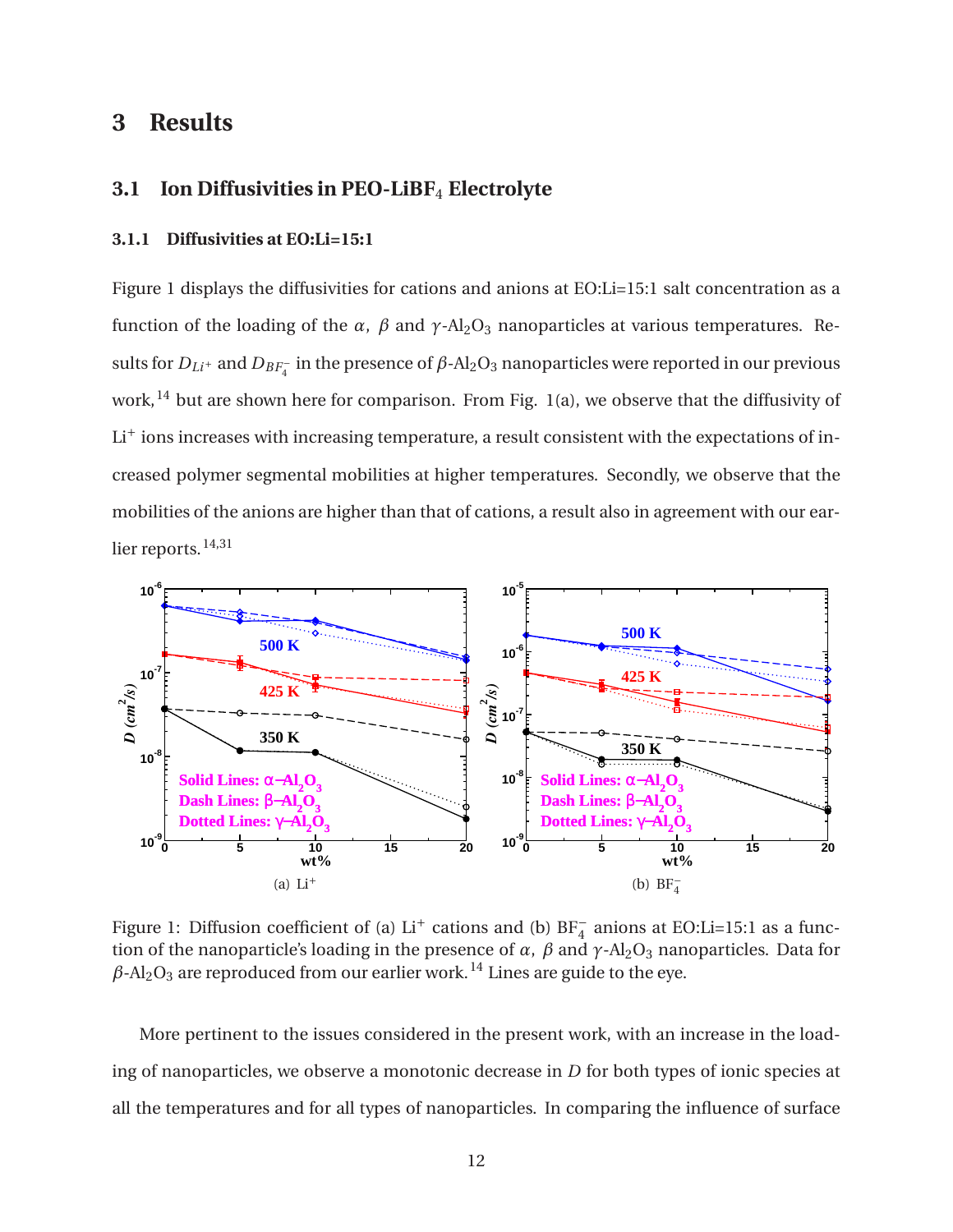chemistry of nanoparticles, we observe that with increasing particle loading there is a more significant reduction in *D* of the Li<sup>+</sup> and the BF<sub>4</sub> ions for *α* and *γ*-Al<sub>2</sub>O<sub>3</sub> nanoparticles when compared with the  $β$ -Al<sub>2</sub>O<sub>3</sub> nanoparticles. Such a trend is most pronounced at 350 K and at higher particle loadings. However, the influence of surface chemistry is seen to become less important for higher temperatures and/or lower loadings of the nanoparticles.

#### **3.1.2 Diffusivities at EO:Li=8:1**

In Fig. 2, we display the ion diffusivity results for a salt concentration EO:Li=8:1. Overall, we observe that the qualitative trends seen at EO:Li=15:1 are preserved for EO:Li=8:1. In comparing Figs. 1 and 2, we observe that independent of the type of nanoparticle, the ion diffusivity values become lower when the salt concentration is increased from EO:Li=15:1 to EO:Li=8:1. In our previous work,  $^{14}$  we suggested that such trends arose from the increased tendency of  $\rm Li^+$  ions to become coordinated with the polymer segments and the reduction in percolating paths for the motion of Li<sup>+</sup> ions due to the higher densities.



Figure 2: Diffusion coefficient of (a)  $Li^+$  cations and (b)  $BF_4^-$  anions at EO:Li=8:1. Lines are a guide to the eye.

Interestingly, we observe that the surface chemistry of the nanoparticles has a stronger influence for the higher salt loading of EO:Li=8:1. Indeed, we observe that the diffusivities of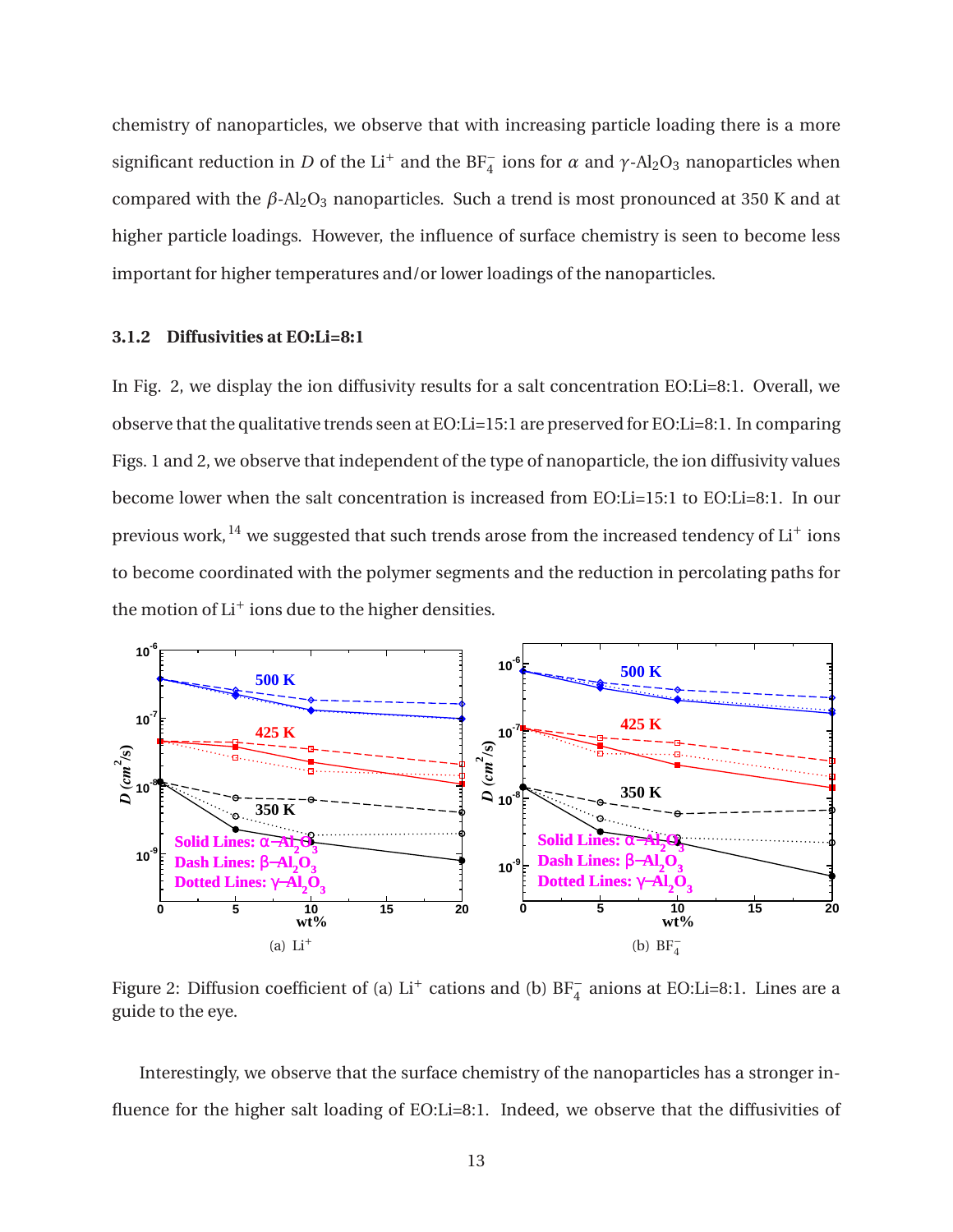Li<sup>+</sup> ions in  $\beta$ -Al<sub>2</sub>O<sub>3</sub> systems are higher than the results for  $\alpha$ -Al<sub>2</sub>O<sub>3</sub> and  $\gamma$ -Al<sub>2</sub>O<sub>3</sub> systems even at high temperatures and low particle loadings, and such differences become even more pronounced with decreasing temperatures and increasing particle loadings. Moreover, *γ*-Al<sub>2</sub>O<sub>3</sub> systems are seen to exhibit higher mobilities compared to  $\alpha$ -Al<sub>2</sub>O<sub>3</sub> systems. Similar trends are also seen to manifest in the context of  $\mathrm{BF}_{4}^{-}$  ion diffusivities. These results indicate that the mobility of the ions in the PNC systems correlate inversely with the acidity of the nanoparticles, and that the influence of the latter becomes more pronounced with an increase in salt concentration.

## **3.2 Ionic Conductivity of PEO-LiBF**<sup>4</sup> **Electrolyte**

Since ionic conductivity is a key property of interest in polymer electrolytes, in this section, we present results for the influence of the presence of various types of nanoparticles upon the ionic conductivities. In general, the behaviors of the ionic conductivities and the diffusion coefficients of the ions are expected to closely mirror each other at conditions corresponding to dilute concentration of the ions. However, with increase in the salt concentration, ion correlation effects become important and the ionic conductivities may exhibit trends which differ from the ionic mobilities.

Figure 3 displays ionic conductivities as a function of the loading of  $\alpha$ ,  $\beta$  and  $\gamma$ -Al<sub>2</sub>O<sub>3</sub> nanoparticles for: (a) EO:Li=15:1; and (b) EO:Li=8:1 salt concentrations (the conductivities for the *β*-Al<sub>2</sub>O<sub>3</sub> nanoparticle system were obtained from Ref. 14). The conductivities are seen to increase with the temperature, a result consistent with the observations for *D* of ionic species. Similar to the results observed for the *D* of ions, *σ* decreases monotonically for all *α*, *β* and  $\gamma$ -Al<sub>2</sub>O<sub>3</sub> nanoparticle systems when the nanoparticle loading is increased.

In comparing the influence of the nanoparticle surface chemistry, we observe trends which are qualitatively consistent with the results noted in the context of the diffusivity of the ions. Explicitly, it can be seen that the conductivities for  $\alpha$ -Al<sub>2</sub>O<sub>3</sub> and  $\gamma$ -Al<sub>2</sub>O<sub>3</sub> are typically lower than the values for  $\beta$ -Al<sub>2</sub>O<sub>3</sub> systems. Moreover, it is evident that increasing particle loadings and salt concentrations accentuate the differences between the  $β$ -Al<sub>2</sub>O<sub>3</sub> and the *α*-Al<sub>2</sub>O<sub>3</sub>, *γ*-Al<sub>2</sub>O<sub>3</sub> sys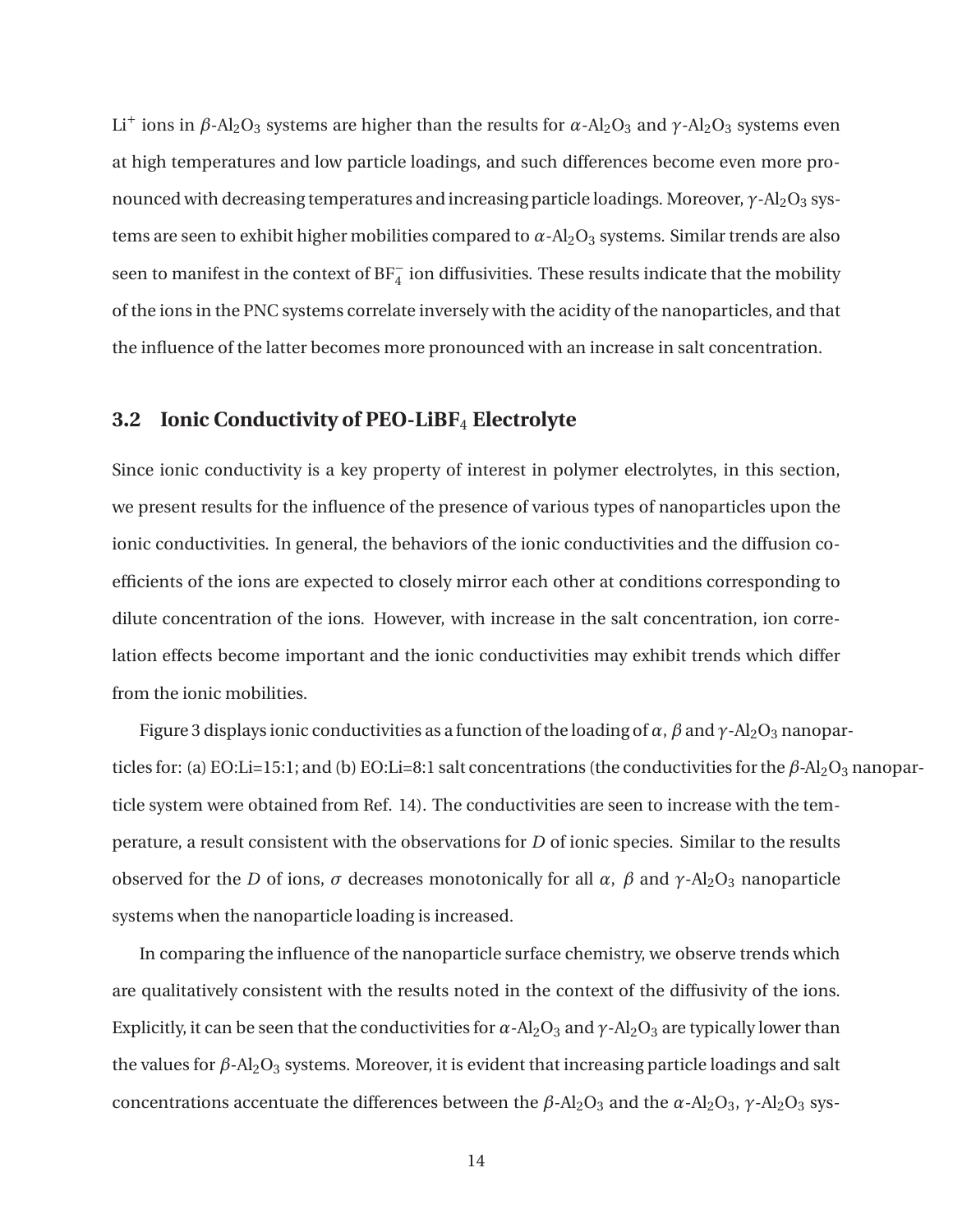tems. Moreover, we observe that the conductivities of  $\alpha$ -Al<sub>2</sub>O<sub>3</sub> are slightly greater than  $\gamma$ -Al<sub>2</sub>O<sub>3</sub> systems for EO:Li=15:1, but, for the higher salt concentration of EO:Li=8:1, γ-Al<sub>2</sub>O<sub>3</sub> systems possess larger conductivities than  $\alpha$ -Al<sub>2</sub>O<sub>3</sub> systems.



Figure 3: Ionic conductivity of  $PEO-LiBF<sub>4</sub>$  electrolyte as a function of the nanoparticles loading at all the temperatures at (a) EO:Li=15:1 and (b) EO:Li=8:1. Lines are a guide to the eye.

We note that the results presented in Fig. 3 are partially in agreement with recent experimental results of Ganapatibhotla and Maranas.<sup>22</sup> Explicitly, they found that conductivities of PNC systems containing  $\alpha$ -Al<sub>2</sub>O<sub>3</sub> nanoparticles were generally higher than that of the  $\gamma$ -Al<sub>2</sub>O<sub>3</sub> nanoparticle systems. Such observations agree with our results for low salt loadings corresponding to EO:Li=15:1. However, for higher salt loadings corresponding to EO:Li=8:1, our results suggest that the  $\alpha$ -Al<sub>2</sub>O<sub>3</sub> nanoparticle systems possess the lowest conductivity. Moreover, Ref. 22 also reports regimes where the conductivity of  $\alpha$ -Al<sub>2</sub>O<sub>3</sub> nanoparticle system are higher than that of the pristine polymer matrix. However, such conditions are not evident in our results. While we do not have a conclusive explanation for the differences between the experiments and our results, we note that our simulations only probe the amorphous phases of the polymer electrolyte. Polymer crystallinity effects which have been speculated to be important in determining the conductivity of polymer electrolytes are absent in our framework and may contribute to such discrepancies.<sup>6</sup> In addition, we recall that in our work we represented  $\alpha$ -Al<sub>2</sub>O<sub>3</sub> and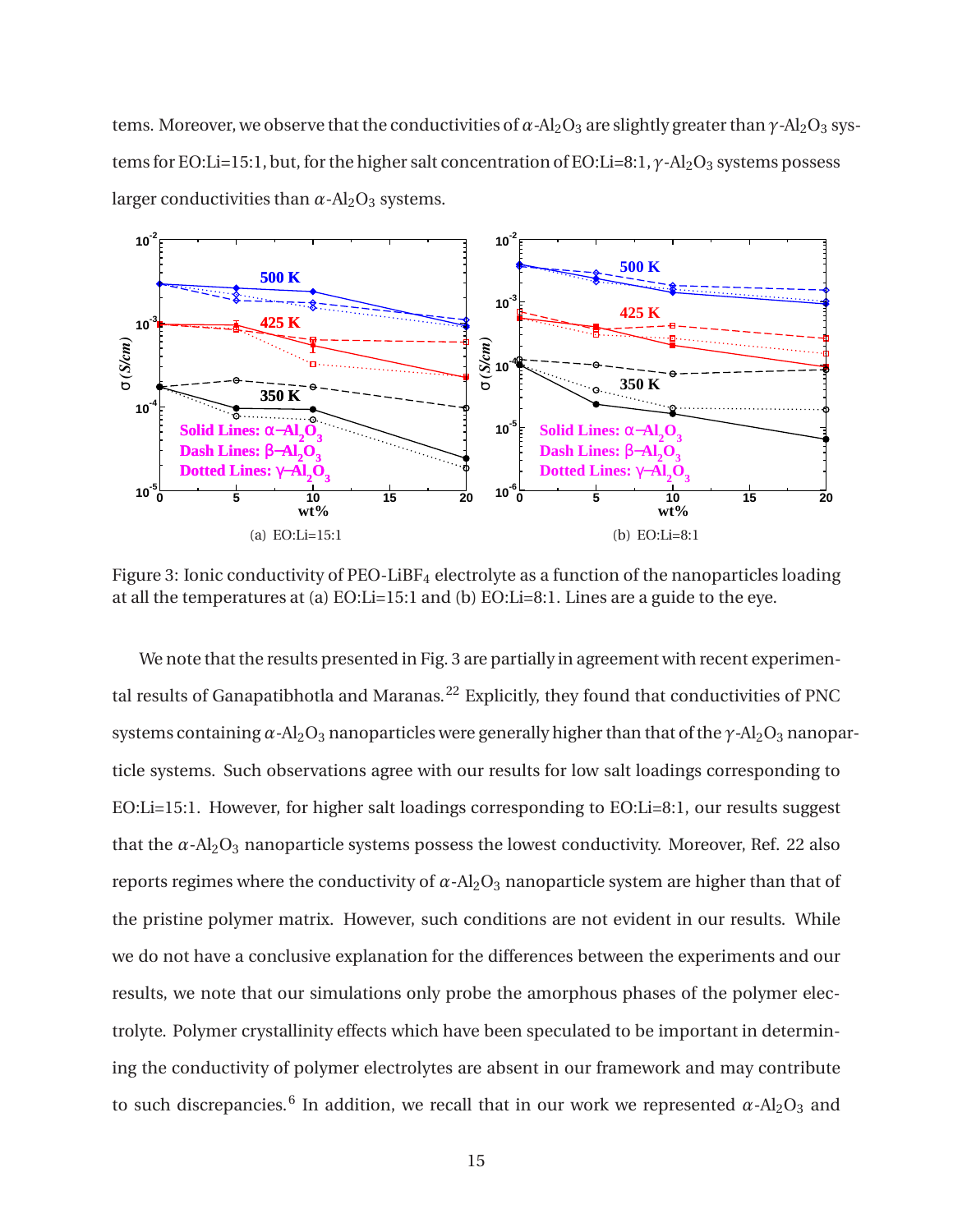$\gamma$ -Al<sub>2</sub>O<sub>3</sub> through simple modifications to the force fields. A more rigorous parametrization may potentially lead to different trends.



Figure 4: The average values of the degree of uncorrelated ion motion  $(\bar{\alpha})$  in presence of the *α*,  $β$  and  $γ$ -Al<sub>2</sub>O<sub>3</sub> nanoparticles. Lines are a guide to the eye.

Since  $\sigma$  reflects the influence of both ion diffusivities and ion correlation effects, it is of interest to consider the average degree of uncorrelated ion motion,  $\bar{\alpha}$  (cf. section 2.4) to examine the influence, if any, of the surface chemistry of the nanoparticles. In Fig. 4 we display  $\bar{\alpha}$  in presence of the *α*,  $β$  and  $γ$ -Al<sub>2</sub>O<sub>3</sub> nanoparticles at EO:Li=15:1 and 425 K. We show the results for other temperatures and other salt loadings in Fig. S5 of ESI. In all our results, we observe that *α*¯ increases as a function of nanoparticle loading. Moreover, we find that *α*¯ increases with the degree of acidity of the nanoparticle, indicating a reduction in the ion correlations with the addition of nanoparticles.

# **4 Mechanisms Underlying Ion Mobilities and Conductivities**

The previous section presented the results for the ionic mobilities and conductivities of nanoparticle dispersed systems. In all cases, we observed that ionic mobilities decreased with increased particle loading. With increasing acidity of the nanoparticles, i. e. transitioning from β-Al<sub>2</sub>O<sub>3</sub> to *γ*-Al2O3, *α*-Al2O<sup>3</sup> nanoparticles, three main results were noted: (i) The mobility of the ions decreased for both EO:Li=15:1 and EO:Li=8:1 salt concentrations, with the effects being more pronounced for EO:Li=8:1 systems; (ii)  $\bar{\alpha}$  increases, suggesting a reduction in the ion correlations; and (iii) Conductivity, which is a product of ion mobilities and  $\bar{\alpha}$  was also reduced. However, due to the opposite trends of the mobilities and  $\bar{\alpha}$ , the relative conductivities of  $\alpha$ -Al<sub>2</sub>O<sub>3</sub> and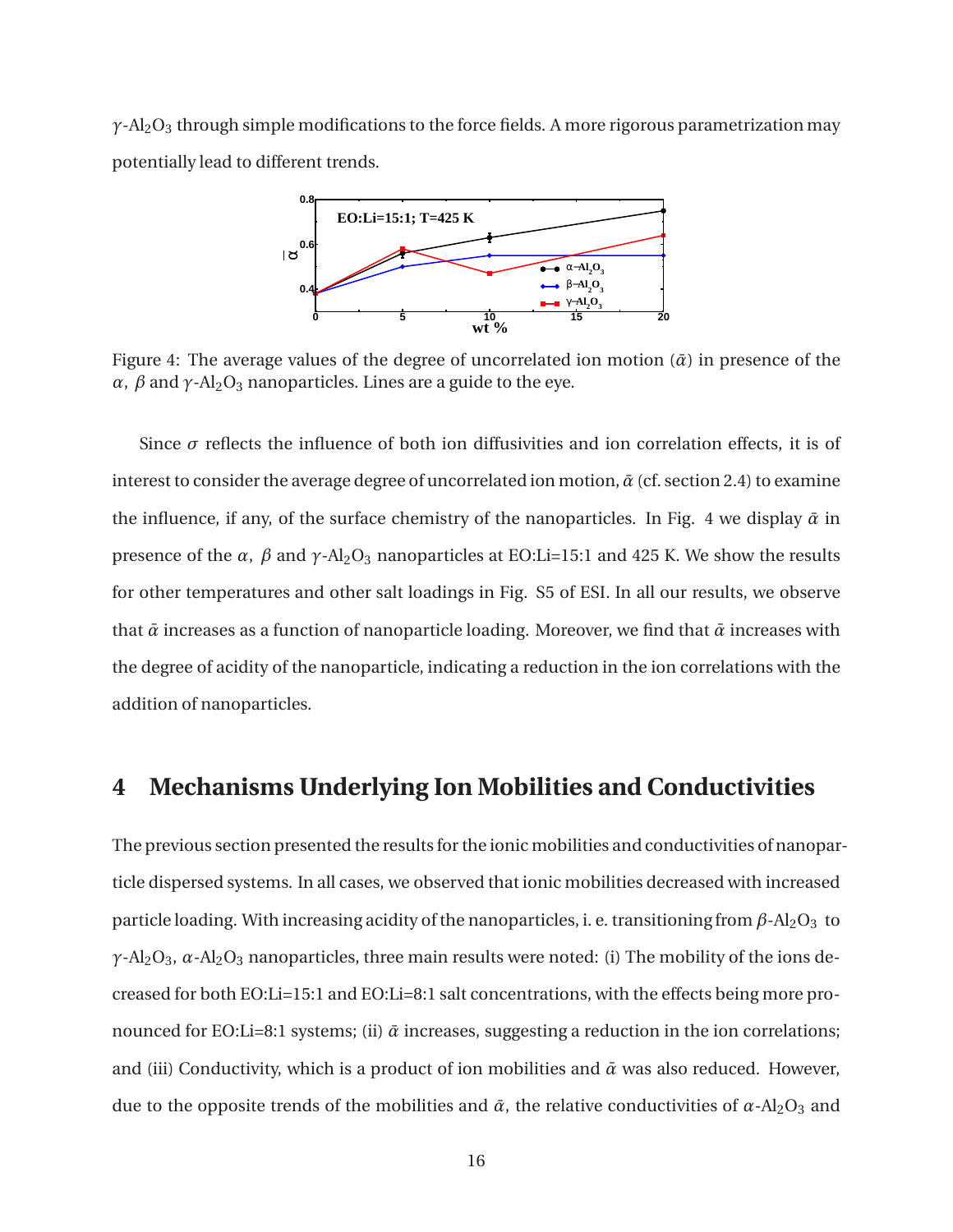*γ*-Al<sub>2</sub>O<sub>3</sub> nanoparticles were dependent on the salt loading.

In the following sections, we focus on unraveling the mechanisms underlying the changes in ionic mobilities and conductivities and the influence of the acidity of the nanoparticles.

## **4.1 Polymer Segmental Dynamics**

In our previous article<sup>14</sup> we demonstrated that as a consequence of the interactions between polymer, ions and the nanoparticles, the polymer dynamics in PNC systems can be quite different when compared to nanoparticle-free systems. Motivated by such results, we investigated the polymer dynamics in the *ion-doped* polymer nanocomposites for the systems studied in this work.

In Fig. 5, we present results for the mean polymer segmental relaxation time calculated using Eq 9 for all the systems at EO:Li=15:1(results for EO:Li=8:1 are shown in Fig. S6 of ESI). We observe that *τ* decreases monotonically with increasing temperature, an observation which correlates with the temperature dependence of the *D* of ions. In considering the effect of nanoparticles, we observe that irrespective of the underlying surface chemistry, *τ* increases with loading of the nanoparticles. More pertinently, we observe that *τ* increases with increasing acidity of the nanoparticles. The latter observation is consistent with results reported by Ganapatibhotla and Maranas<sup>22</sup> for *ion-free* nanocomposites.

In our previous study,  $14$  we demonstrated that the changes in polymer segmental mobilities in PNC systems were a manifestation of the influence of the nanoparticles on the dynamics of polymer segments in their vicinity. Explicitly, by probing an "interfacial zone" around the nanoparticles, we showed that the polymer segmental dynamics in such a region was significantly hindered relative to the bulk regions of the electrolyte. Moreover, our results suggested that such effects arose from the interactions between the polymer and the nanoparticle, and hence were present even for *ion-free* systems. However, the presence of ions led to a further slowing (by approximately the same relative amount) of the polymer dynamics $43-45$  in the bulk and the interfacial zones.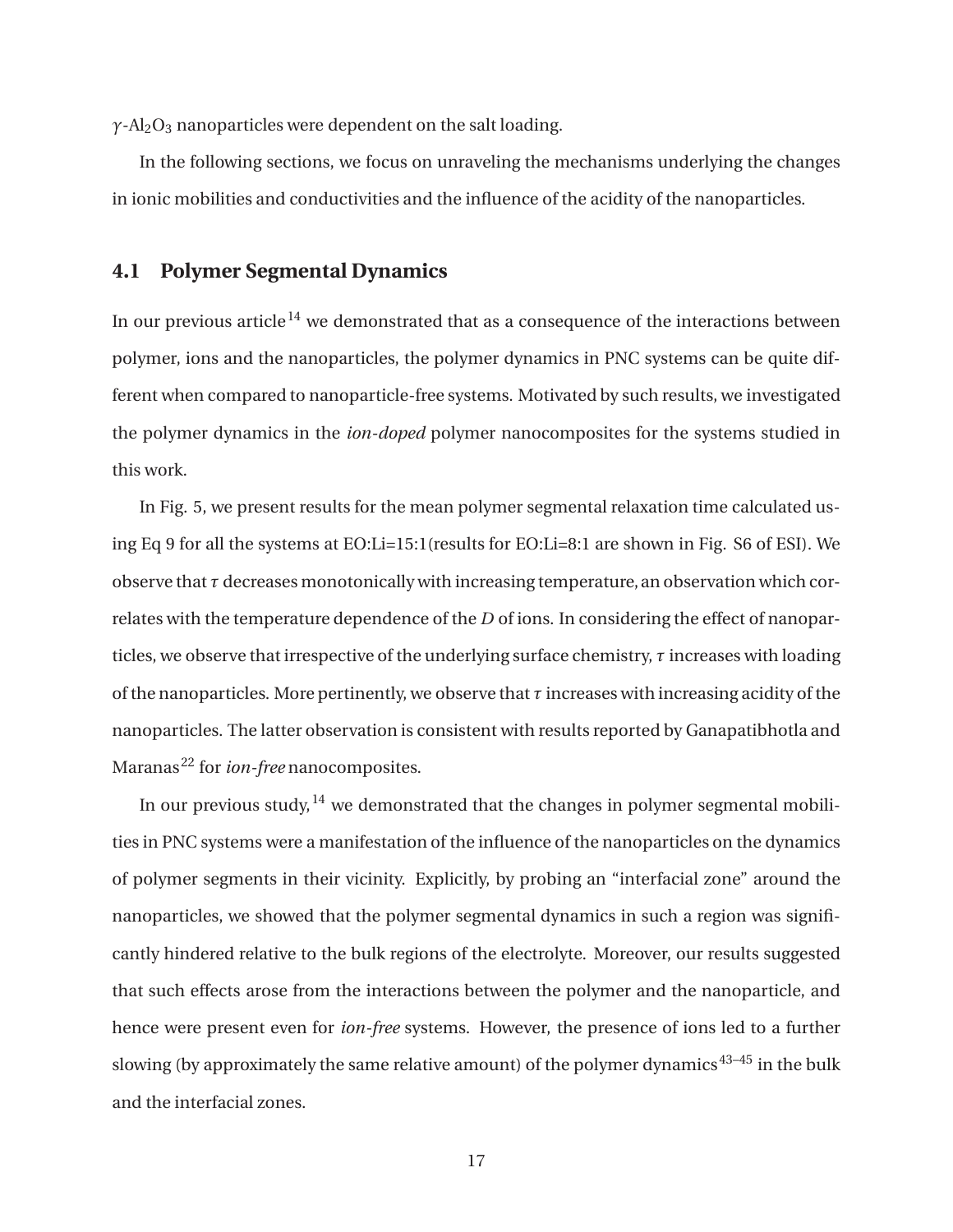

Figure 5: Mean of the segmental relaxation times of the PEO chains as a function of the  $Al_2O_3$  weight percentage at different temperatures and EO:Li=15:1. Lines are a guide to the eye.

Inspired by the above findings, we probed the spatially resolved polymer dynamics in both *ion-free* and *ion-doped* systems for different surface chemistries of the nanoparticles. Fig. 6 displays the mean relaxation times of polymer chains in the "near" and "far" zones for  $\alpha$ -Al<sub>2</sub>O<sub>3</sub> and *γ*-Al<sub>2</sub>O<sub>3</sub> nanoparticle systems. Overall, with the introduction of nanoparticles, we observe that the polymer dynamics is slowed in the "near" region compared to the "far" region. When we compare the mean segmental relaxation times of the *ion-doped* systems with the *ion-free* systems, we observe that the relaxations in the *ion-doped* systems are slower than those in the *ion-free* system (however, the relative values of the near and far time scales for *ion-free* and *iondoped* systems, which are not displayed, were found to be approximately the same).

In relation to the surface chemistry of the nanoparticles, we observe in Fig. 6 that the relaxation times in the interfacial zone increases with increasing acidity of the nanoparticles. A number of other studies have suggested that the extent of slowing of the polymer dynamics near surfaces to be directly correlated to the strength of polymer-surface interfacial interactions.  $46,47$  In the present situation, we note that H atoms on the surface of the nanoparticles exhibits an affinity to EO of the polymer backbone. Since the number of H atoms on nanoparticle's surface increases with the degree of acidity, the strength of the attraction be-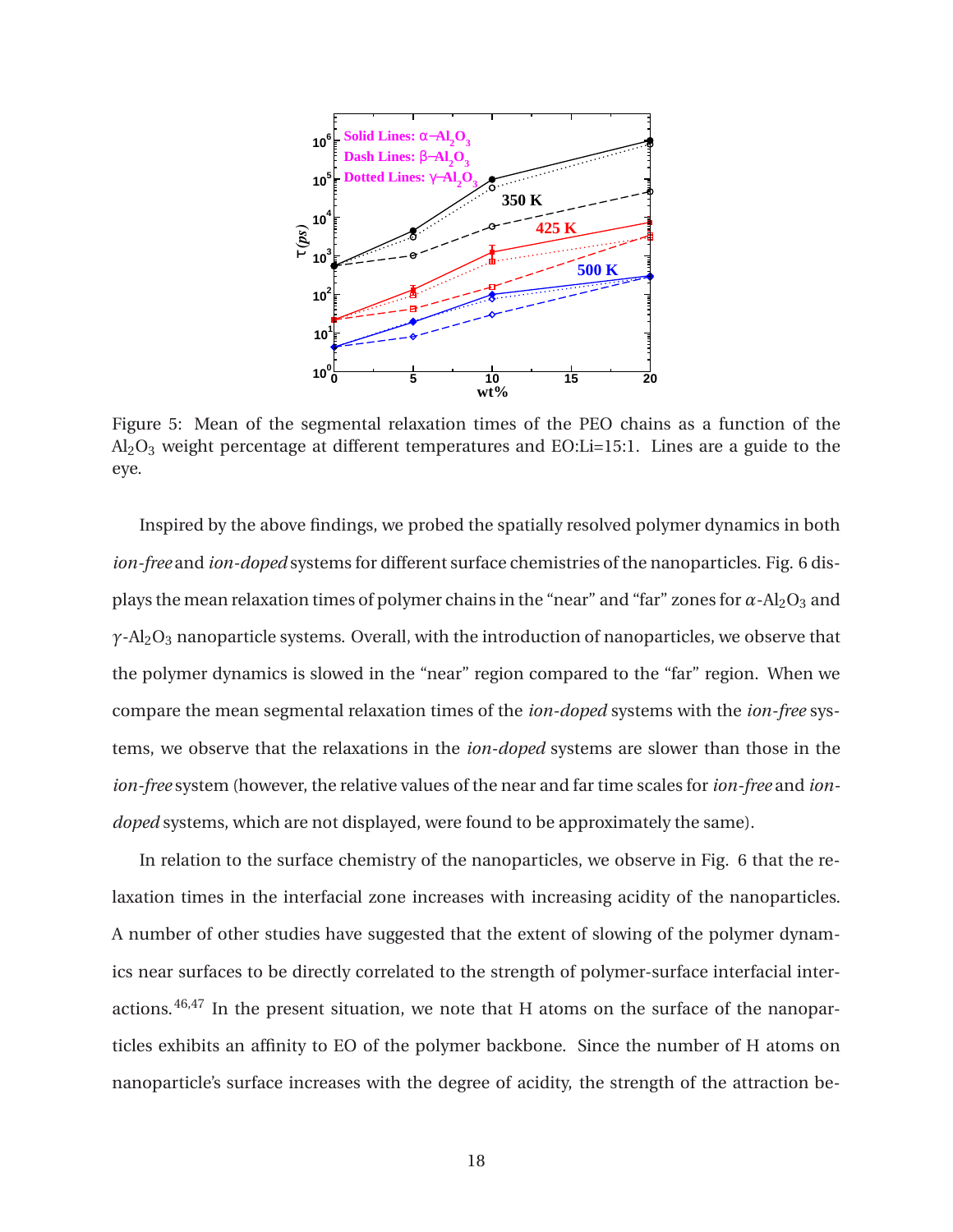

Figure 6: Polymer segmental relaxations in the interfacial zone for the *ion-doped* and *ion-free* systems in the presence of  $\alpha$ -Al<sub>2</sub>O<sub>3</sub> and  $\gamma$ -Al<sub>2</sub>O<sub>3</sub> nanoparticles for EO:Li=15:1 and 425 K.



Figure 7: Partial radial distribution of the polymer-nanoparticle structure and corresponding coordination number at 425 K with the loading of  $\alpha$ ,  $\beta$  and  $\gamma$ -Al<sub>2</sub>O<sub>3</sub> nanoparticles at 5 wt%.

tween nanoparticles and polymer is also likely to increase with the degree of acidity. To corroborate such a hypothesis, in Fig. 7 we display a comparison of the partial radial distribution functions of polymer-nanoparticle  $(EO-O<sub>Al</sub>)$  structure and corresponding coordination numbers for  $\alpha$ ,  $\beta$  and  $\gamma$ -Al<sub>2</sub>O<sub>3</sub> nanoparticles. Consistent with our hypothesis, when we compare the more acidic  $α$ -Al<sub>2</sub>O<sub>3</sub> and  $γ$ -Al<sub>2</sub>O<sub>3</sub> systems with  $β$ -Al<sub>2</sub>O<sub>3</sub> nanoparticles, we observe increased polymer-particle correlations in the former as reflected in  $g(r)$  and the coordination numbers.

Together, the results of Figs. 6 and 7 serve to rationalize both the influence of particle loadings and the role of particle acidity upon the relaxation times of the polymer matrix (cf. Fig. 5).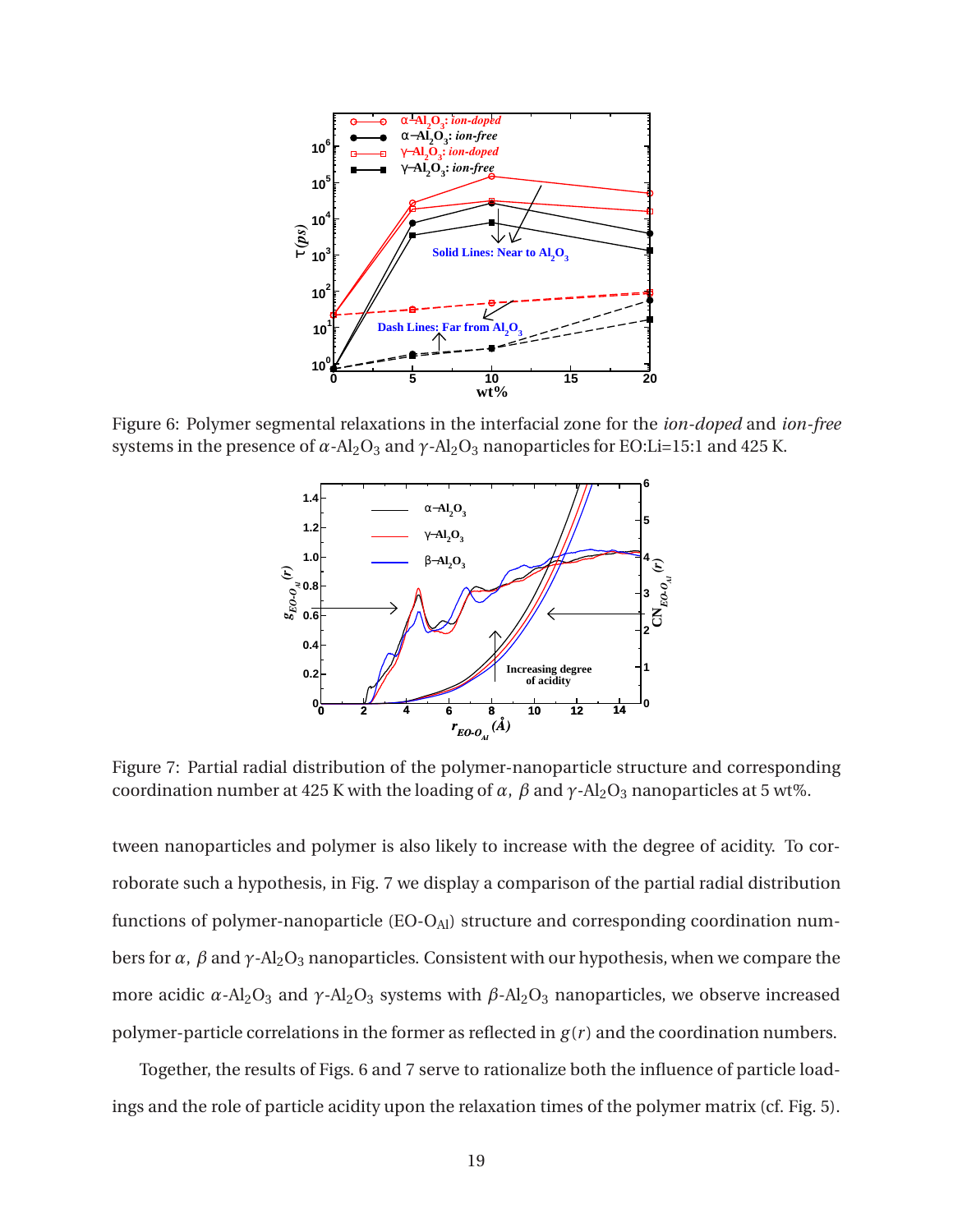Indeed, with increase in the loading of nanoparticles, the volume occupied by the interfacial regions are expected to increase relative to the volume occupied by the bulk of the polymer. Hence, the system-averaged polymer relaxation times are expected to increase with the loading of the nanoparticles (Fig. 6). Moreover, since increasing acidity is seen to exert stronger influence upon the polymer relaxation behavior, the overall relaxation times are slower for  $\alpha$ -Al<sub>2</sub>O<sub>3</sub>, *γ*-Al<sub>2</sub>O<sub>3</sub> nanoparticles relative to  $β$ -Al<sub>2</sub>O<sub>3</sub> systems.

## **4.2 Correlation Between Polymer Dynamics and Diffusion of Ions**

A number of experimental and simulation studies have demonstrated that the segmental mobility of polymer chains in the polymer electrolytes has a direct influence upon the ion transport properties.<sup>19,20,28,30,31,48,49</sup> In our previous study of PNCs containing  $\beta$ -Al<sub>2</sub>O<sub>3</sub> nanoparticles,<sup>14</sup> we demonstrated that the influence of nanoparticles on the ion diffusivities can be *quantitatively* correlated to the polymer segmental dynamics in the presence of ions and nanoparticles. Such a result was somewhat surprising since it suggested that the influence of the nanoparticle arose exclusively through its impact upon the polymer dynamics, and that other changes in equilibrium and dynamical characteristics arising from the introduction of nanoparticles had at-best only a small quantitative effect.

Motivated by the findings in our previous work, in Fig. 8, we directly compare the  $Li<sup>+</sup>$  ion mobilities and the polymer segmental mobilities,  $\tau^{-1}$  (the β-Al<sub>2</sub>O<sub>3</sub> results from our previous work are displayed in Fig. S7 of ESI). In the particle-free polymer melt, we observe a good correlation between the changes in the polymer segmental mobilities with temperature and the corresponding effects on anionic and cationic mobilities. With increase in particle loading, the correlations between the segmental dynamics and the ion mobilities are seen to broadly persist for both *α*-Al<sub>2</sub>O<sub>3</sub> and *γ*-Al<sub>2</sub>O<sub>3</sub> nanoparticles. However, for higher nanoparticle loadings, the correlations between  $D_{\rm Li}$  and  $\tau^{-1}$  are seen to exhibit visible quantitative deviations. Moreover, the deviations are seen to be more pronounced for  $\alpha$ -Al<sub>2</sub>O<sub>3</sub> nanoparticles when compared with *γ*-Al<sub>2</sub>O<sub>3</sub> nanoparticles, suggesting that increasing particle acidity contributes to such effects.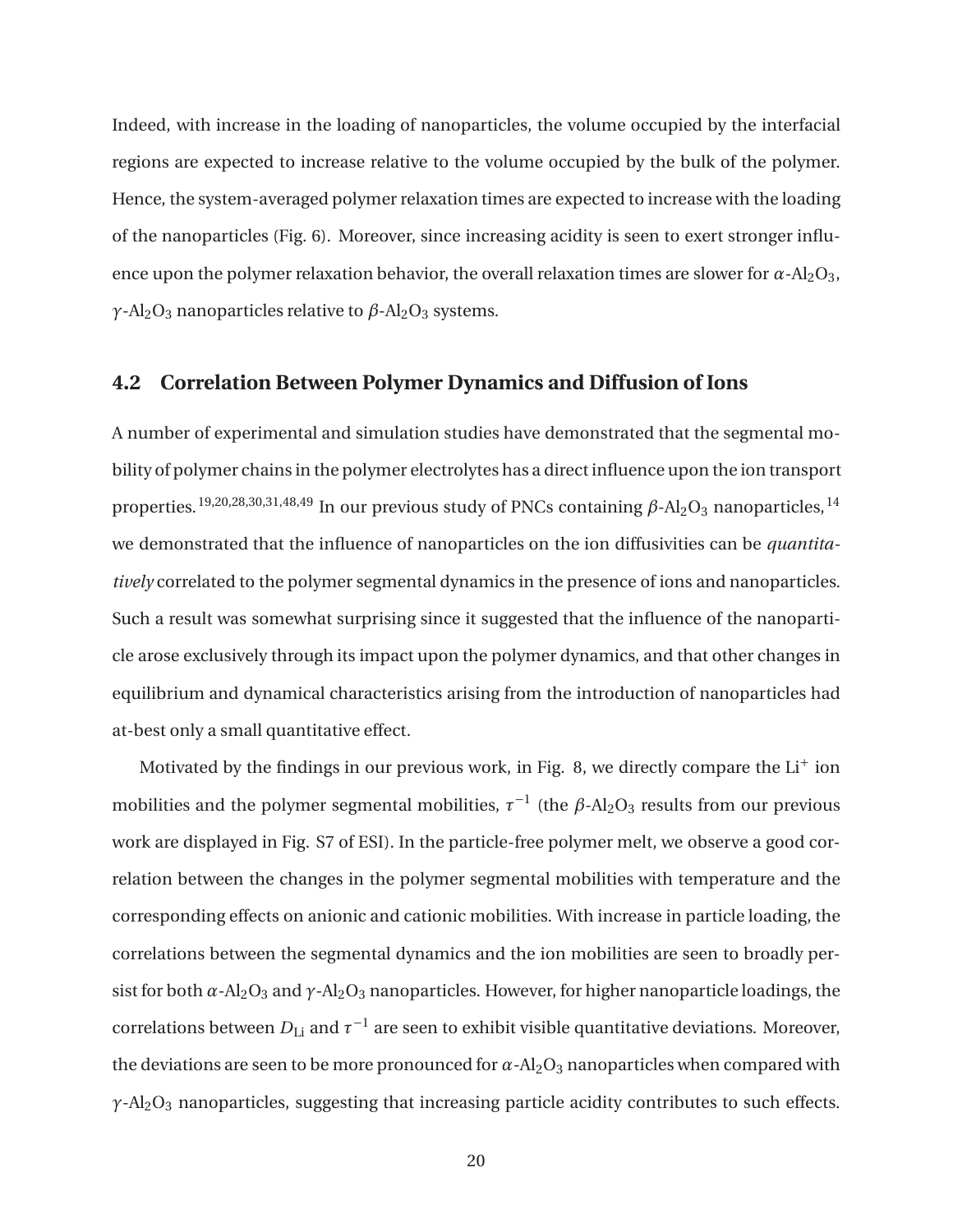

Figure 8: Correlation between diffusion of ions and polymer segmental dynamics: *D* of Li<sup>+</sup> ions shown as filled symbols with bold lines and  $\tau^{-1}$  shown as open symbols with dash lines as a function of the temperature at various loading of the nanoparticles at EO:Li=15:1 in the presence of (a)  $\alpha$ -Al<sub>2</sub>O<sub>3</sub> nanoparticles and (b)  $\gamma$ -Al<sub>2</sub>O<sub>3</sub> nanoparticles. Lines are a guide to the eye.

Interestingly, we observe that in almost all cases the diffusivities are faster than what may be expected based on the polymer segmental relaxation times.

The above results confirm that the nanoparticle-induced changes in the polymer segmental dynamics does play the dominant role in the observed changes in the ionic mobilities, and that such a mechanism persists even with modifications to the surface chemistry of the nanoparticles. However, the deviations noted in the comparison of the correlations between the polymer segmental relaxation time and the ion diffusivity suggests that with increasing acidity of the nanoparticles other mechanisms may also possibly influence the ionic mobilities. In the next section, we present results for the coordination characteristics of the ions to help explain such findings.

## **4.3 Effects of Particle Acidity on Ion Coordination**

To reveal the other mechanisms of influence of the nanoparticles on ion mobilities, we probed the coordination number (CN) of various atoms and display them in Fig. 9. The arrows in the Fig. 9 indicate changes with increasing degree of acidity on the nanoparticles. From the results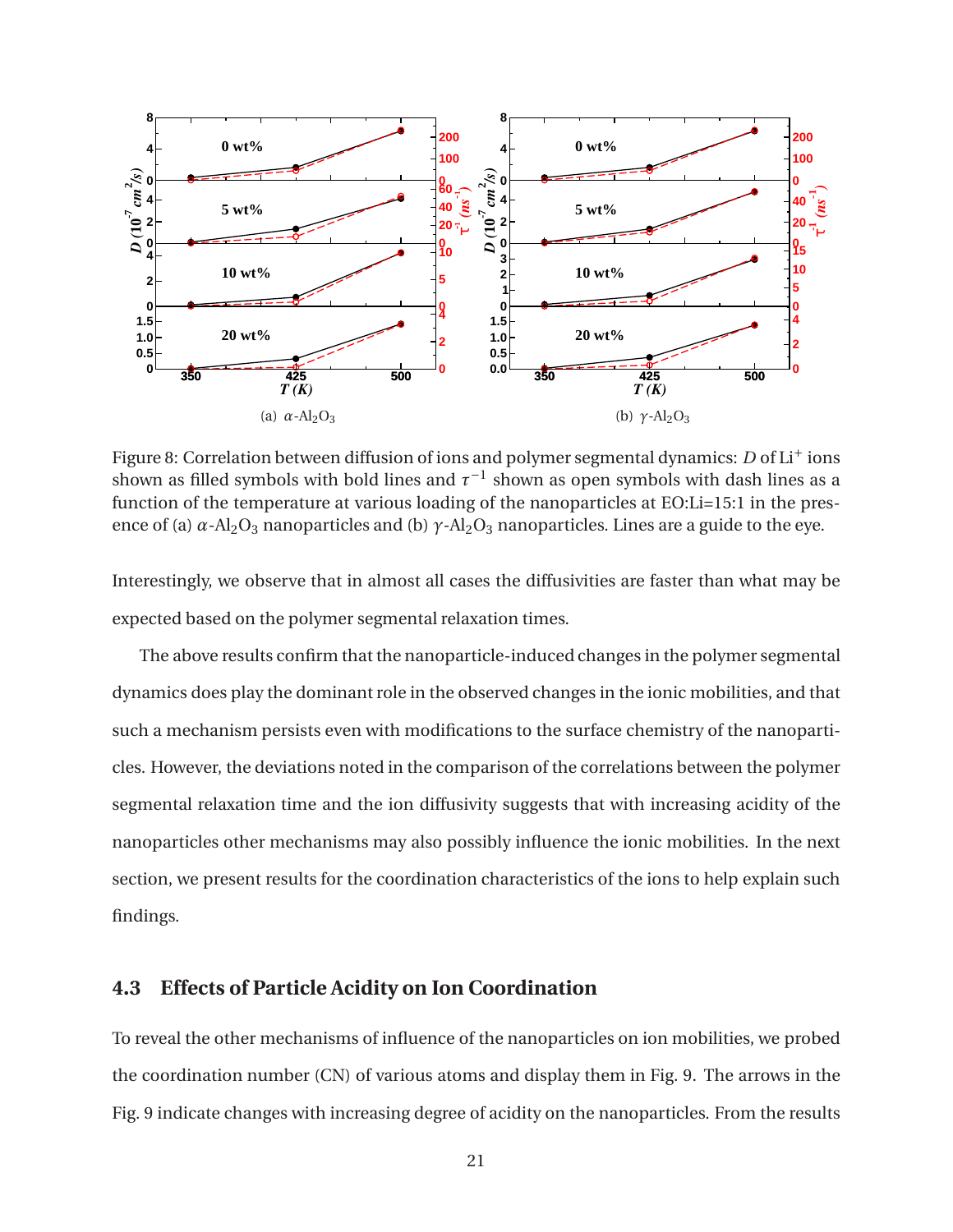

Figure 9: Factors affecting conductivity of polymer nanocomposites in the presence of *α*, *β* and *γ*-Al<sub>2</sub>O<sub>3</sub> nanoparticles: coordination numbers (CN) of various atoms in the specified atomic local environment.

for the coordination between  $O_{Al}$  and EO units, we deduce that increasing the acidity of the nanoparticle enhances the coordination of the polymer segments with the nanoparticle. Such results mirror the trends and implications discussed in Section 4.1. More interestingly, the coordination number results Al-B and  $O<sub>Al</sub>$ -Li suggests that an enhancement in the acidity of the nanoparticle leads to a decrease in the coordination between the nanoparticle and the ions. While these trends may be expected in the case of Li<sup>+</sup> ions due to the repulsive interactions between acidic sites and Li $^+$  ions, more surprisingly, we also observe repulsion of BF $_4^-$  ions from acidic surfaces despite the ability of  $BF_4^-$  ions to form H-bonds with acidic sites. We speculate that the enhanced interactions between the polymer and the acidic nanoparticles may be a contributing factor for such a result.

The above results provide insights into the quantitative deviations observed in Section 4.2 between the diffusivities and the segmental relaxation times. In general, we expect that a strict correlation between the polymer segmental dynamics and the ion mobilities to apply if the ion coordination with the nanoparticle follows the same trends as the polymer coordination characteristics. The above results however indicate that with increasing acidity, there are differences in the distribution of ions relative to the nanoparticle centers. Explicitly, for *α*-Al<sub>2</sub>O<sub>3</sub> and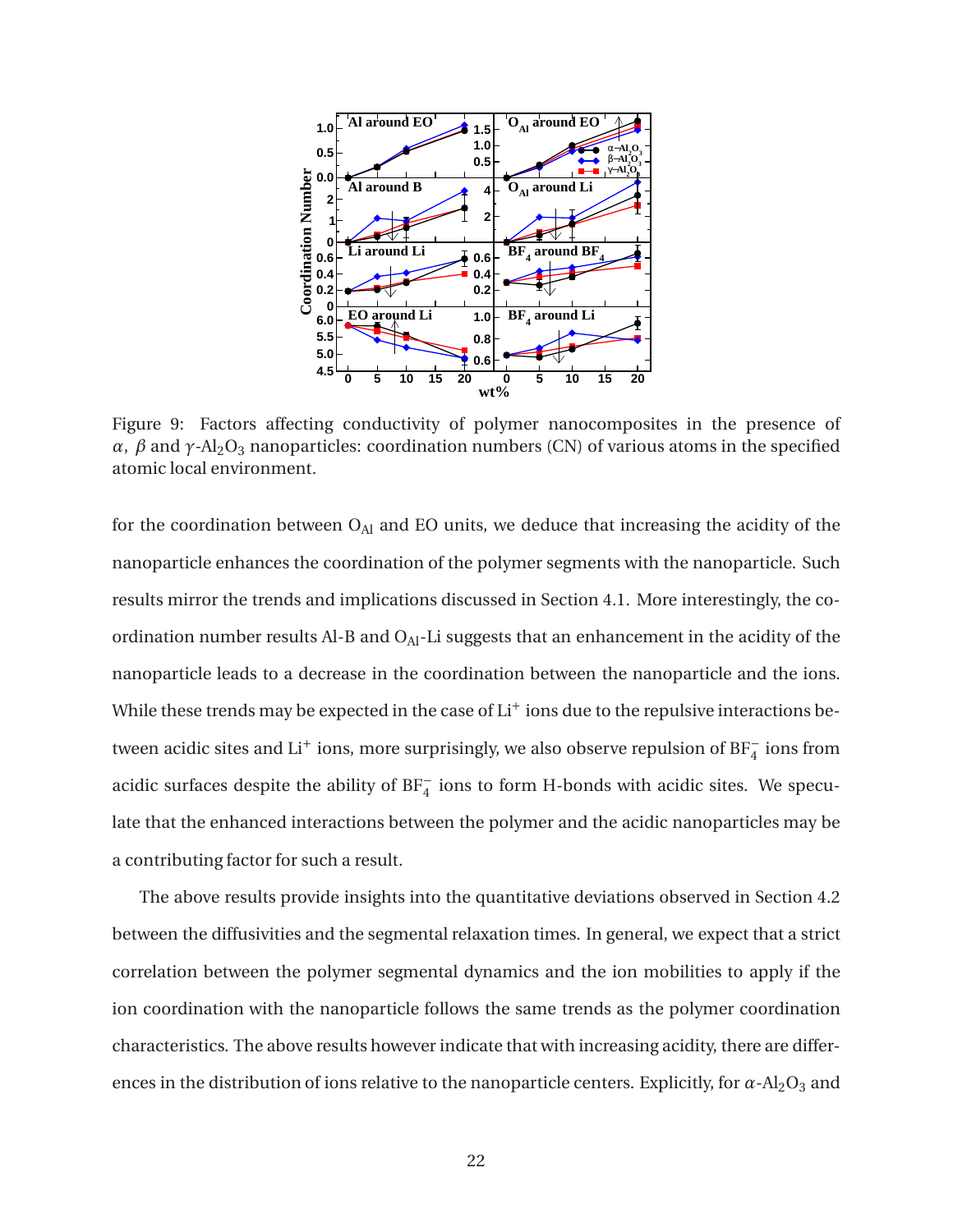$\gamma$ -Al<sub>2</sub>O<sub>3</sub> systems more (relative to  $\beta$ -Al<sub>2</sub>O<sub>3</sub> nanoparticles) Li<sup>+</sup> and BF $_4^-$  ions are likely to be found away from the interfacial zone near the particles. This would suggest that the ion mobilities "sample" a larger fraction of polymer regions possessing higher mobilities. Such an explanation also rationalizes our observation in Section 4.2 that the diffusivities were in general larger than what may be expected based on polymer segmental mobilities. In sum, we suggest that because of the increased acidity of the nanoparticles, less Li<sup>+</sup> ions exist in the interfacial zone and are hence less influenced by the changes in polymer dynamics therein. As a consequence, the mobility of Li<sup>+</sup> ions do not strictly follow the averaged segmental dynamics of the polymer.

A second interesting result in Fig. 9 is that increasing acidity of the nanoparticle is seen to weaken both the Li-Li and  $BF_4-BF_4$  coordinations. Speculatively, such effects may be a consequence of the enhanced repulsions of the  $Li<sup>+</sup>$  ions from the particle surface, which may result in an enhanced coordination between EO and Li<sup>+</sup> ions at the expense of other interactions. The weakened coordination between the anions and cations serve to explain the increase with acidity of the extent of uncorrelated ion motion seen in Fig. 4.

# **5 Summary**

We investigated the influence of surface chemistry of nanoparticles on ion transport mechanisms in polymer electrolytes. We modeled  $\alpha$ -Al<sub>2</sub>O<sub>3</sub> and  $\gamma$ -Al<sub>2</sub>O<sub>3</sub> nanoparticles by using an appropriate distribution of acidic sites on the surface. Ion diffusivities, ionic conductivities and polymer dynamics were studied as a function of the loading of the nanoparticles. With increasing loading of the nanoparticles, we observed reduced ionic mobilities and conductivities compared to *pure* PEO melt. The observed diffusivities of ionic species correlated well with the polymer segmental dynamics with however quantitative deviations apparent for higher particle loadings. The influence of nanoparticles on the polymer dynamics was rationalized through the preferential interactions between the polymer segments and the surface. Quantitative disparities between ionic mobilities and polymer segmental dynamics were justified by invoking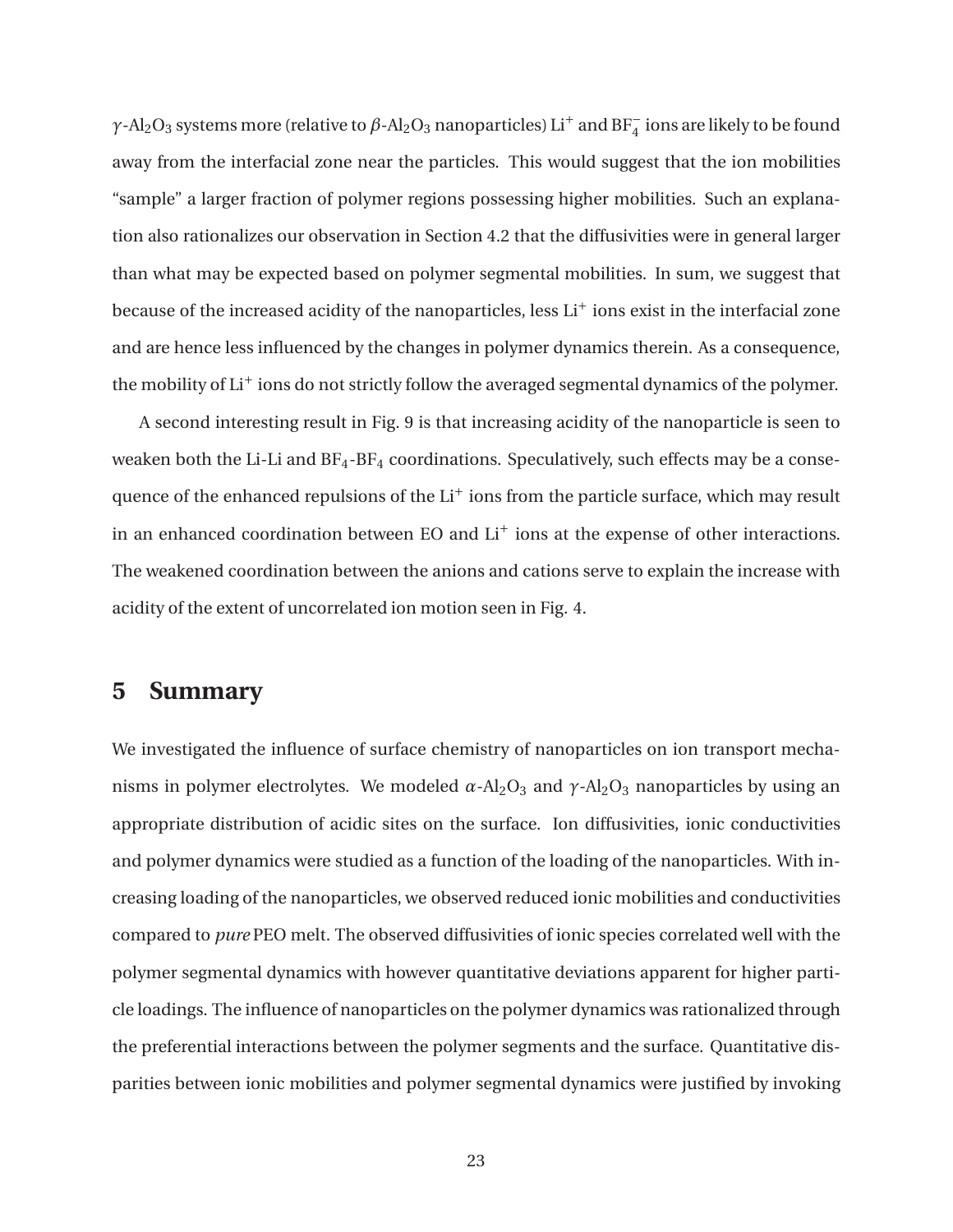the changes in local environment of ions in the electrolyte.

Specific to the influence of surface chemistry, we observed that the polymer-particle interactions were stronger for more acidic nanoparticles, and hence interfacial effects lead to a stronger reduction in the mobilities of the polymer segments and the ions. In addition, the changes in local ion environment correlated with the acidity of the nanoparticles. In sum, the combined effects of the influence of nanoparticles on the polymer segmental dynamics and the changes in local environment of ions were found to be the key factors controlling ion transport in polymer nanocomposites.

The results of the present work when viewed in conjunction with those reported in our previous article<sup>14</sup> helps identify universal aspects in the mechanisms of influence of nanoparticles on ion mobilities in PNCs. Indeed, the polymer-nanoparticle interactions are seen to be a key in influencing the changes in local polymer segmental dynamics. Nanoparticle-ion interactions are also seen to play an important role in modulating the distribution of ions in the system and thereby tracks the correlations between the modified polymer segmental dynamics and the macroscopic ion mobilities. In addition, nanoparticle-ion interactions are also seen to indirectly influence the ion-ion coordination behavior and thereby the macroscopic conductivities. Such findings suggest that by appropriately tuning the nanoparticle-polymer and nanoparticle-ion interactions, it may be possibly achieve mobilities and conductivities higher than that of the pristine polymer matrix. In a future article, we plan to examine such a proposal and also identify the concomitant influence of such interactions upon the mechanical properties of the nanocomposite electrolyte.

# **6 Acknowledgement**

We thank Prof. Collin D. Wick for clarifications regarding the force fields for acidic nanoparticles. The authors acknowledge the Texas Advanced Computing Center (TACC) at The University of Texas at Austin for providing computing resources that have contributed to the research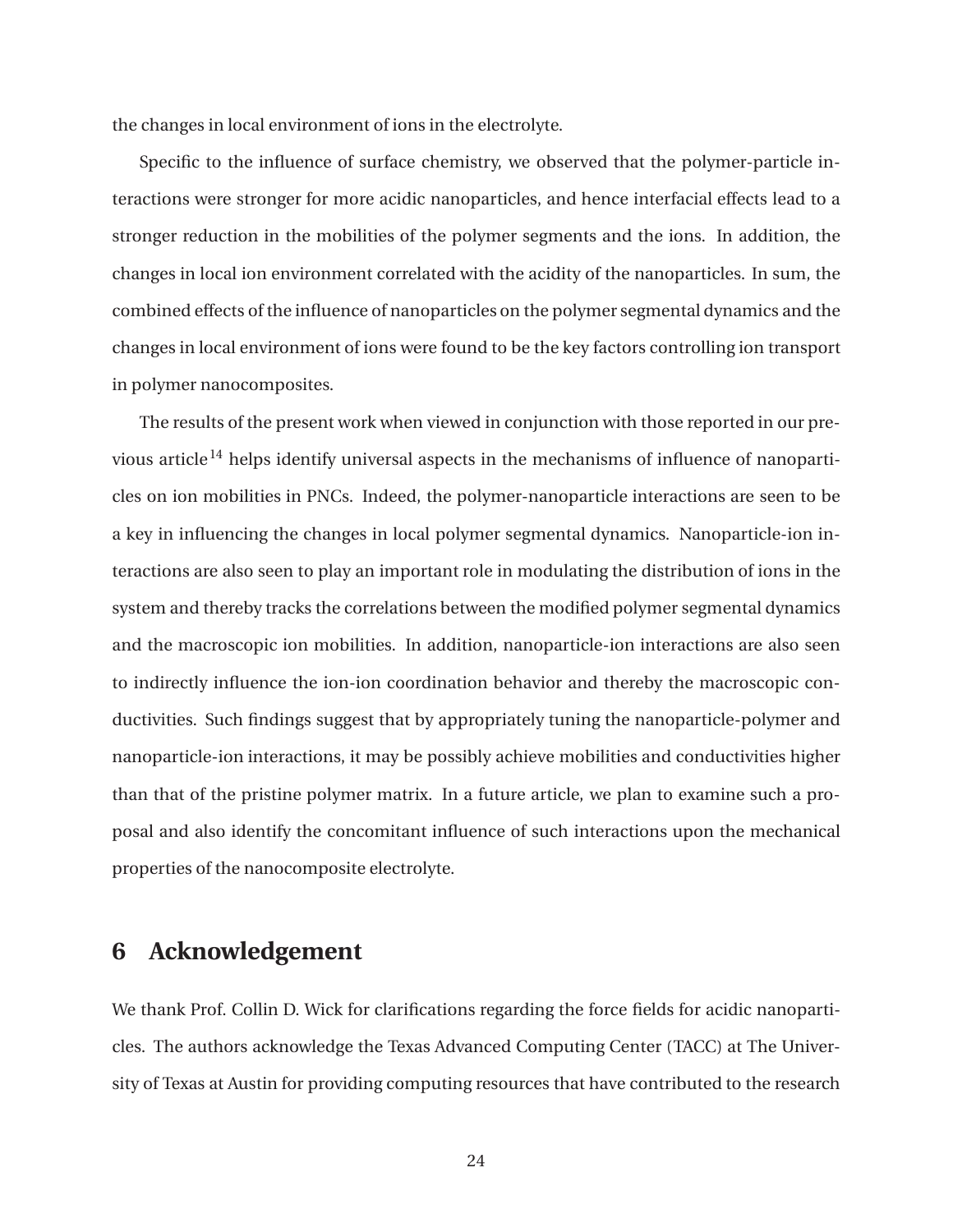results reported within this paper. This work was supported in part by grants from Robert A. Welch Foundation (Grant F1599) and National Science Foundation (DMR-1306844) and the US Army Research Office under grant W911NF-13-1-0396.

# **References**

- (1) Armand, M. Polymer Solid Electrolytes an Overview. *Solid State Ionics* **1983**, *9-10*, 745–754.
- (2) Armand, M. B. Polymer Electrolytes. *Annu. Rev. Mater. Sci.* **1986**, *16*, 245–261.
- (3) Springer, T. E.; Zawodzinski, T.; Gottesfeld, S. Polymer Electrolyte Fuel-cell Model. *J. Electrochem. Soc.* **1991**, *138*, 2334–2342.
- (4) Meyer, W. H. Polymer electrolytes for lithium-ion batteries. *Adv. Mater.* **1998**, *10*, 439–448.
- (5) Croce, F.; Appetecchi, G. B.; Persi, L.; Scrosati, B. Nanocomposite polymer electrolytes for lithium batteries. *Nature* **1998**, *394*, 456–458.
- (6) Croce, F.; Curini, R.; Martinelli, A.; Persi, L.; Ronci, F.; Scrosati, B.; Caminiti, R. Physical and chemical properties of nanocomposite polymer electrolytes. *J. Phys. Chem. B* **1999**, *103*, 10632–10638.
- (7) Tarascon, J. M.; Armand, M. Issues and challenges facing rechargeable lithium batteries. *Nature* **2001**, *414*, 359–367.
- (8) Christie, A. M.; Lilley, S. J.; Staunton, E.; Andreev, Y. G.; Bruce, P. G. Increasing the conductivity of crystalline polymer electrolytes. *Nature* **2005**, *433*, 50–53.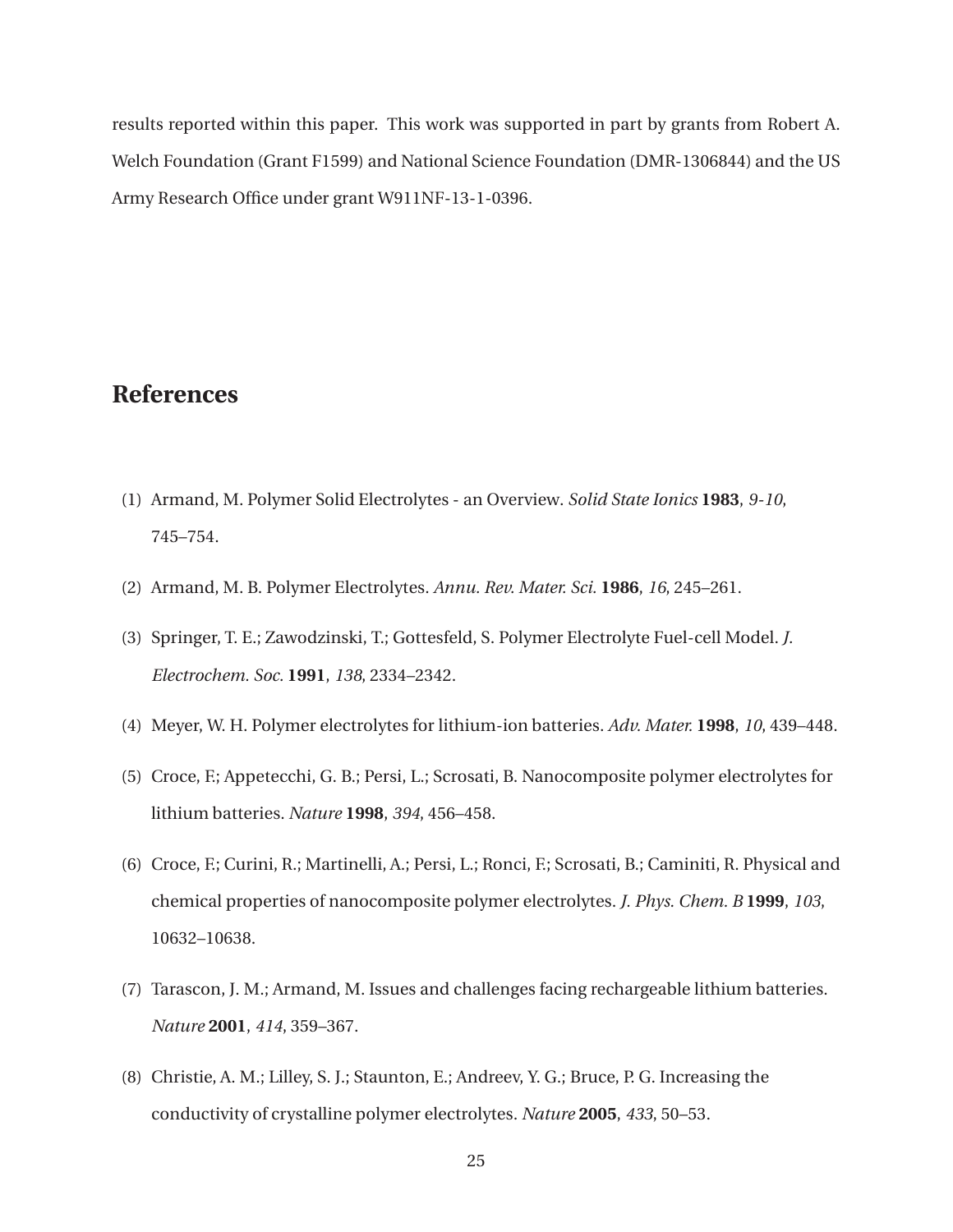- (9) Arico, A. S.; Bruce, P. G.; Scrosati, B.; Tarascon, J. M.; Van Schalkwijk, W. Nanostructured materials for advanced energy conversion and storage devices. *Nat. Mater.* **2005**, *4*, 366–377.
- (10) Bruce, P. G.; Scrosati, B.; Tarascon, J.-M. Nanomaterials for rechargeable lithium batteries. *Angew. Chem.-Int. Edit.* **2008**, *47*, 2930–2946.
- (11) Smitha, B.; Sridhar, S.; Khan, A. A. Solid polymer electrolyte membranes for fuel cell applications - a review. *J. Membr. Sci.* **2005**, *259*, 10–26.
- (12) Hallinan, D. T., Jr.; Balsara, N. P. Polymer Electrolytes. *Annu. Rev. Mater. Res.* **2013**, *43*, 503–525.
- (13) Fullerton-Shirey, S. K.; Maranas, J. K. Structure and Mobility of PEO/LiClO<sup>4</sup> Solid Polymer Electrolytes Filled with Al2O<sup>3</sup> Nanoparticles. *J. Phys. Chem. C* **2010**, *114*, 9196–9206.
- (14) Mogurampelly, S.; Ganesan, V. Effect of Nanoparticles on Ion Transport in Polymer Electrolytes. *Macromolecules* **2015**, *48*, 2773–2786.
- (15) Kasemägi, H.; Klintenberg, M.; Aabloo, A.; Thomas, J. O. Molecular dynamics simulation of the effect of adding an Al2O<sup>3</sup> nanoparticle to PEO-LiCl/LiBr/LiI systems. *J. Mater. Chem.* **2001**, *11*, 3191–3196.
- (16) Kasemägi, H.; Klintenberg, M.; Aabloo, A.; Thomas, J. O. Molecular dynamics simulation of the LiBF4-PEO system containing Al2O<sup>3</sup> nanoparticles. *Solid State Ionics* **2002**, *147*, 367–375.
- (17) Borodin, O.; Smith, G. D.; Bandyopadhyaya, R.; Redfern, P.; Curtiss, L. A. Molecular dynamics study of nanocomposite polymer electrolyte based on poly(ethylene oxide)/LiBF4. *Model. Simul. Mater. Sci. Eng.* **2004**, *12*, S73–S89.
- (18) Borodin, O.; Smith, G. D.; Bandyopadhyaya, R.; Byutner, E. Molecular dynamics study of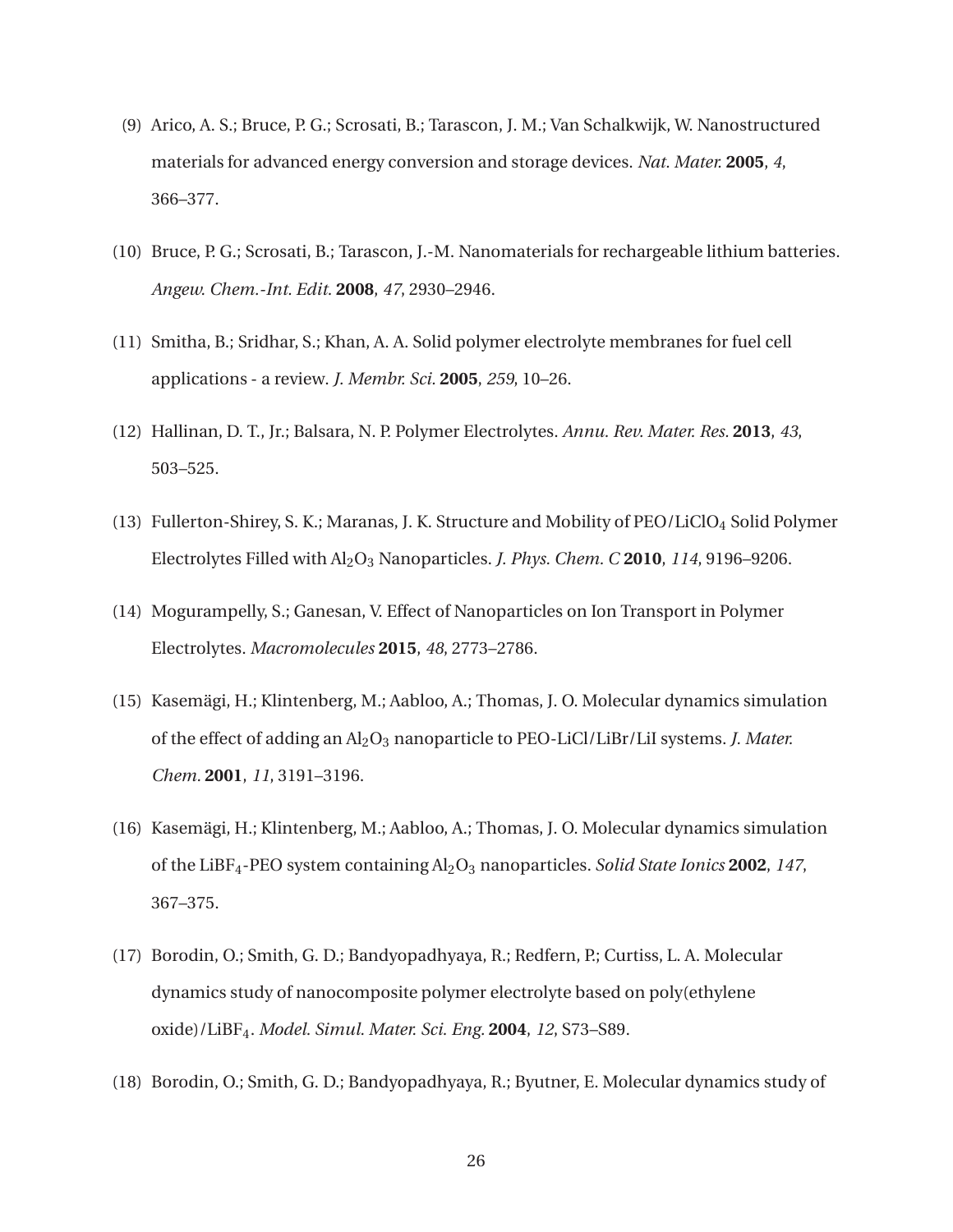the influence of solid interfaces on poly(ethylene oxide) structure and dynamics. *Macromolecules* **2003**, *36*, 7873–7883.

- (19) Hanson, B.; Pryamitsyn, V.; Ganesan, V. Mechanisms Underlying Ionic Mobilities in Nanocomposite Polymer Electrolytes. *ACS Macro Lett.* **2013**, *2*, 1001–1005.
- (20) Berthier, C.; Gorecki, W.; Minier, M.; Armand, M. B.; Chabagno, J. M.; Rigaud, P. Microscopic investigation of ionic conductivity in alkali metal salts-poly(ethylene oxide) adducts. *Solid State Ionics* **1983**, *11*, 91–95.
- (21) Lin, K.-J.; Li, K.; Maranas, J. K. Differences between polymer/salt and single ion conductor solid polymer electrolytes. *RSC Adv.* **2013**, *3*, 1564–1571.
- (22) Ganapatibhotla, L. V. N. R.; Maranas, J. K. Interplay of Surface Chemistry and Ion Content in Nanoparticle-Filled Solid Polymer Electrolytes. *Macromolecules* **2014**, *47*, 3625–3634.
- (23) Ganesan, V.; Jayaraman, A. Theory and simulation studies of effective interactions, phase behavior and morphology in polymer nanocomposites. *Soft Matter* **2014**, *10*, 13–38.
- (24) Wieczorek, W.; Zalewska, A.; Raducha, D.; Florjanczyk, Z.; Stevens, J. R. Composite polyether electrolytes with Lewis acid type additives. *J. Phys. Chem. B* **1998**, *102*, 352–360.
- (25) Wu, H.; Cummings, O. T.; Wick, C. D. Computational Investigation on the Effect of Alumina Hydration on Lithium Ion Mobility in Poly(ethylene oxide) LiClO<sup>4</sup> Electrolytes. *J. Phys. Chem. B* **2012**, *116*, 14922–14932.
- (26) Eilmes, A.; Kubisiak, P. Molecular Dynamics Study on the Effect of Lewis Acid Centers in Poly(ethylene oxide)/LiClO<sup>4</sup> Polymer Electrolyte. *J. Phys. Chem. B* **2011**, *115*, 14938–14946.
- (27) Smith, G. D.; Yoon, D. Y.; Jaffe, R. L.; Colby, R. H.; Krishnamoorti, R.; Fetters, L. J. Conformations and structures of poly(oxyethylene) melts from molecular dynamics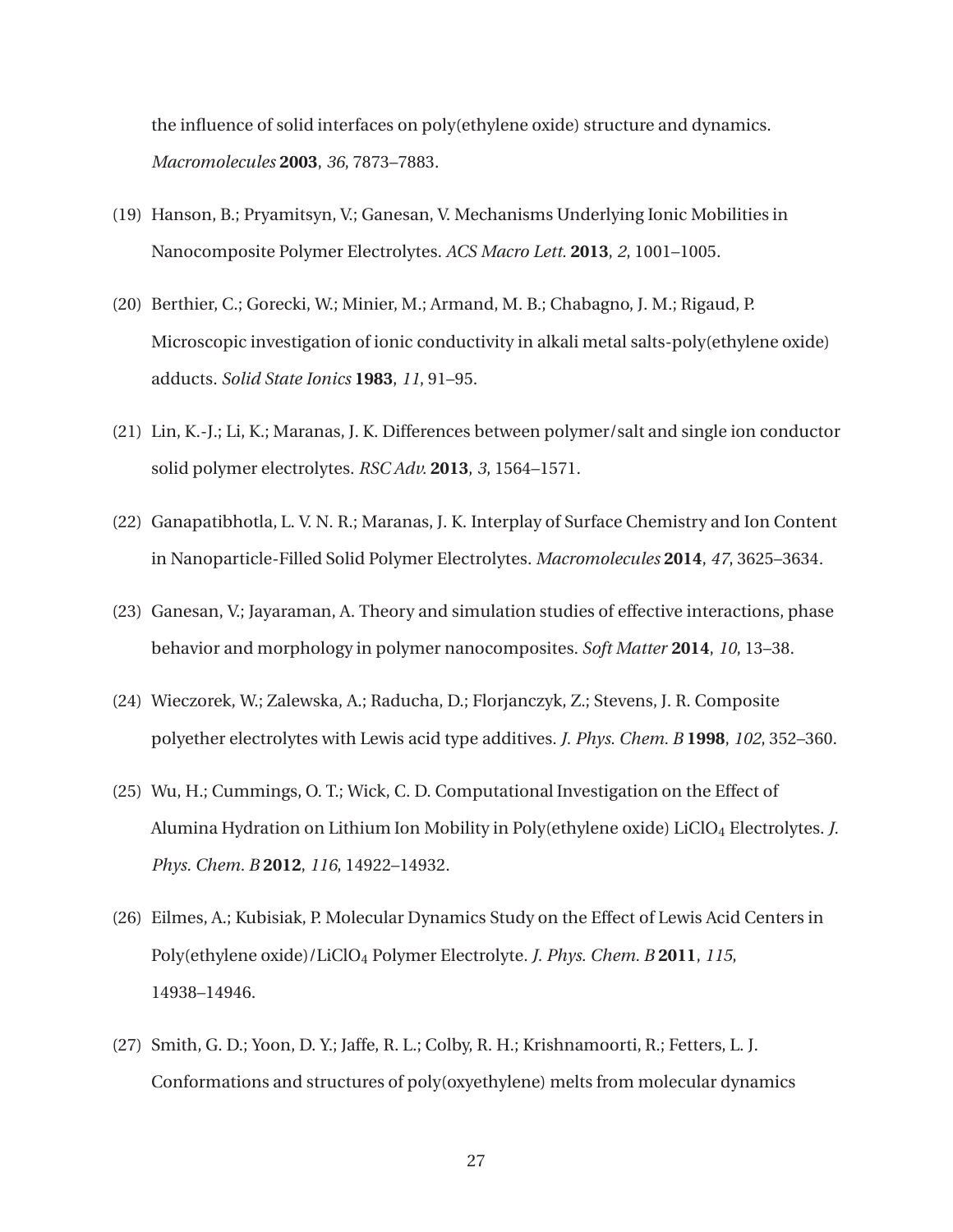simulations and small-angle neutron scattering experiments. *Macromolecules* **1996**, *29*, 3462–3469.

- (28) Müller-Plathe, F. Permeation of polymers A computational approach. *Acta Polym.* **1994**, *45*, 259–293.
- (29) Neyertz, S.; Brown, D. Local structure and mobility of ions in polymer electrolytes: A molecular dynamics simulation study of the amorphous PEO(x)NaI system. *J. Chem. Phys.* **1996**, *104*, 3797–3809.
- (30) Borodin, O.; Smith, G. D. Mechanism of ion transport in amorphous poly(ethylene oxide)/LiTFSI from molecular dynamics simulations. *Macromolecules* **2006**, *39*, 1620–1629.
- (31) Borodin, O.; Smith, G. D.; Douglas, R. Force field development and MD simulations of poly(ethylene oxide)/LiBF<sup>4</sup> polymer electrolytes. *J. Phys. Chem. B* **2003**, *107*, 6824–6837.
- (32) Borodin, O.; Smith, G. D. Development of quantum chemistry-based force fields for poly(ethylene oxide) with many-body polarization interactions. *J. Phys. Chem. B* **2003**, *107*, 6801–6812.
- (33) Edvardsson, S.; Klintenberg, M.; Thomas, J. Use of polarized optical absorption to obtain structural information for Na+/Nd3<sup>+</sup> *β*"-alumina. *Phys. Rev. B* **1996**, *54*, 17476–17485.
- (34) Gutierrez, G.; Belonoshko, A.; Ahuja, R.; Johansson, B. Structural properties of liquid Al2O3: A molecular dynamics study. *Phys. Rev. E* **2000**, *61*, 2723–2729.
- (35) Plimpton, S. Fast Parallel Algorithms for Short-Range Molecular Dynamics. *J. Comput. Phys.* **1995**, *117*, 1–19.
- (36) Borodin, O.; Gorecki, W.; Smith, G. D.; Armand, M. Molecular Dynamics Simulation and Pulsed-Field Gradient NMR Studies of Bis(fluorosulfonyl)imide (FSI) and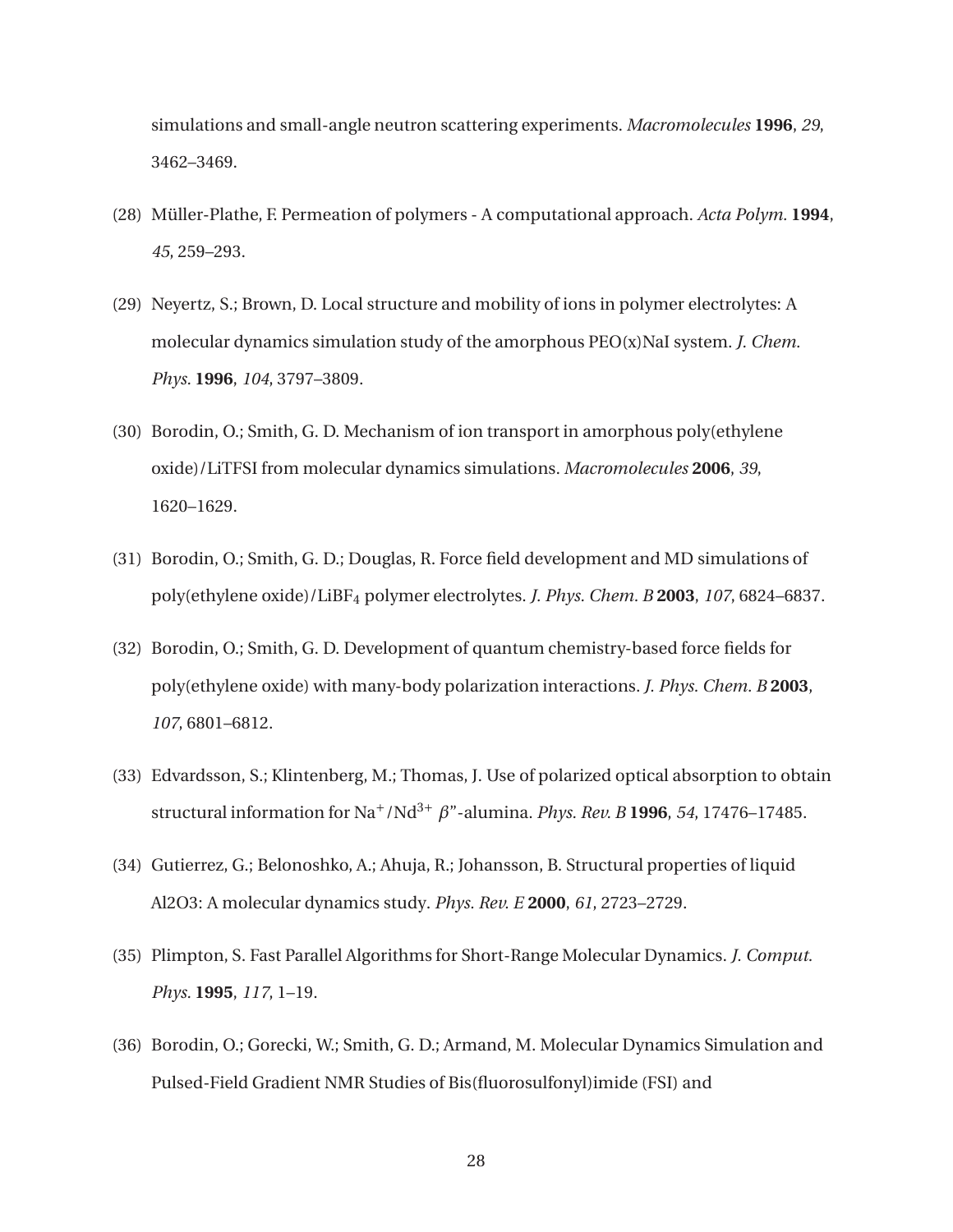Bis[(trifluoromethyl)sulfonyl]imide (TFSI)-Based Ionic Liquids. *J. Phys. Chem. B* **2010**, *114*, 6786–6798.

- (37) Li, Z.; Smith, G. D.; Bedrov, D. Li+ Salvation and Transport Properties in Ionic Liquid/Lithium Salt Mixtures: A Molecular Dynamics Simulation Study. *J. Phys. Chem. B* **2012**, *116*, 12801–12809.
- (38) Lesch, V.; Jeremias, S.; Moretti, A.; Passerini, S.; Heuer, A.; Borodin, O. A Combined Theoretical and Experimental Study of the Influence of Different Anion Ratios on Lithium Ion Dynamics in Ionic Liquids. *J. Phys. Chem. B* **2014**, *118*, 7367–7375.
- (39) Picalek, J.; Kolafa, J. Molecular dynamics study of conductivity of ionic liquids: The Kohlrausch law. *J. Mol. Liq.* **2007**, *134*, 29–33.
- (40) Ndoro, T. V. M.; Boehm, M. C.; Müller-Plathe, F. Interface and Interphase Dynamics of Polystyrene Chains near Grafted and Ungrafted Silica Nanoparticles. *Macromolecules* **2012**, *45*, 171–179.
- (41) Smith, G. D.; Borodin, O.; Bedrov, D.; Paul, W.; Qiu, X. H.; Ediger, M. D. C-13 NMR spin-lattice relaxation and conformational dynamics in a 1,4-polybutadiene melt. *Macromolecules* **2001**, *34*, 5192–5199.
- (42) Smith, G. D.; Borodin, O.; Paul, W. A molecular-dynamics simulation study of dielectric relaxation in a 1,4-polybutadiene melt. *J. Chem. Phys.* **2002**, *117*, 10350–10359.
- (43) Vogel, M.; Torbruegge, T. Ion and polymer dynamics in polymer electrolytes PPO-LiClO4. I. Insights from NMR line-shape analysis. *J. Chem. Phys.* **2006**, *125*, 054905.
- (44) Vogel, M.; Torbruegge, T. Ion and polymer dynamics in polymer electrolytes PPO-LiClO4 .II. H-2 and Li-7 NMR stimulated-echo experiments. *J. Chem. Phys.* **2006**, *125*, 164910.
- (45) Fullerton-Shirey, S. K.; Maranas, J. K. Effect of LiClO4 on the Structure and Mobility of PEO-Based Solid Polymer Electrolytes. *Macromolecules* **2009**, *42*, 2142–2156.